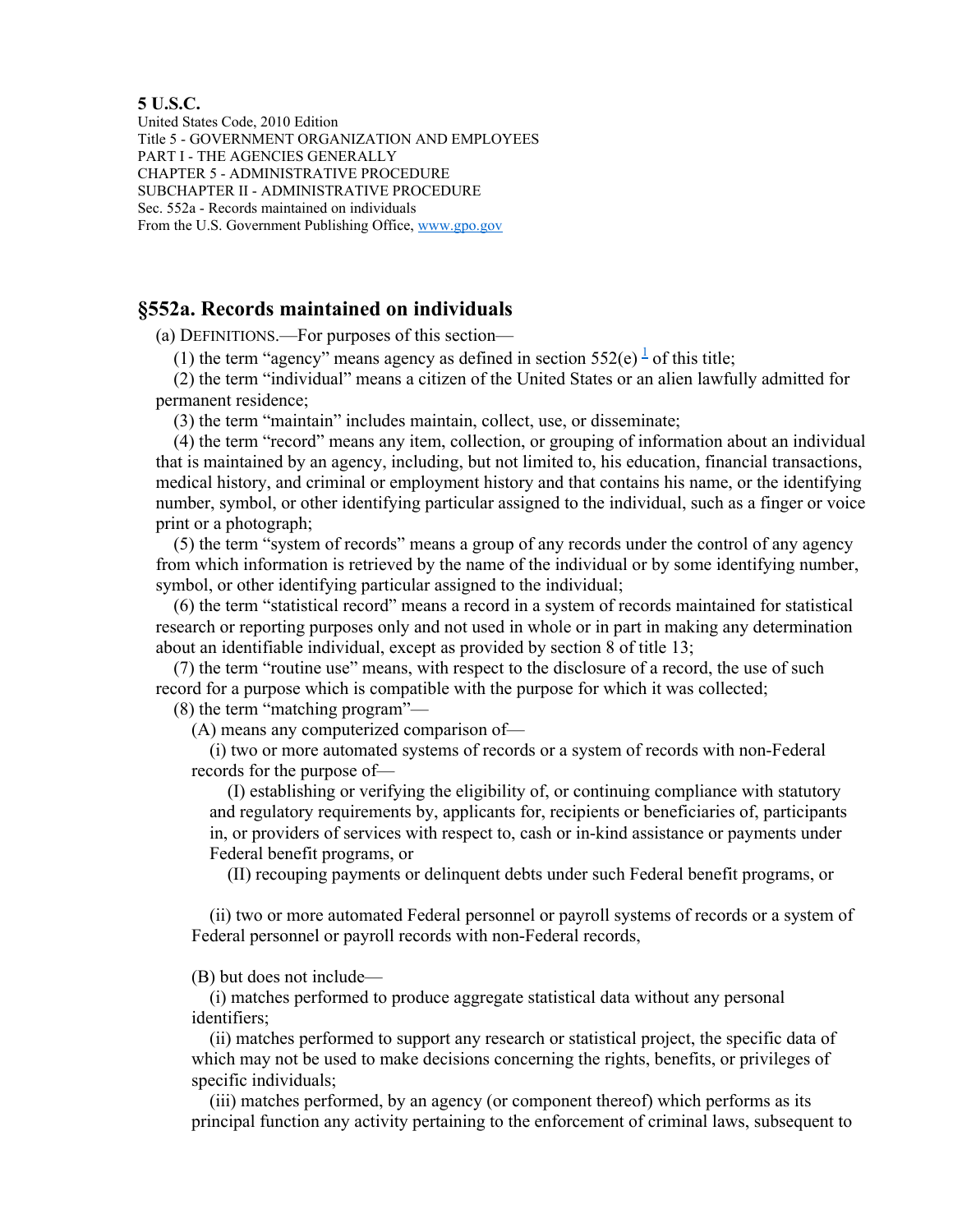the initiation of a specific criminal or civil law enforcement investigation of a named person or persons for the purpose of gathering evidence against such person or persons;

(iv) matches of tax information (I) pursuant to section 6103(d) of the Internal Revenue Code of 1986, (II) for purposes of tax administration as defined in section  $6103(b)(4)$  of such Code, (III) for the purpose of intercepting a tax refund due an individual under authority granted by section 404(e), 464, or 1137 of the Social Security Act; or (IV) for the purpose of intercepting a tax refund due an individual under any other tax refund intercept program authorized by statute which has been determined by the Director of the Office of Management and Budget to contain verification, notice, and hearing requirements that are substantially similar to the procedures in section 1137 of the Social Security Act;

(v) matches—

(I) using records predominantly relating to Federal personnel, that are performed for routine administrative purposes (subject to guidance provided by the Director of the Office of Management and Budget pursuant to subsection (v)); or

(II) conducted by an agency using only records from systems of records maintained by that agency;

 if the purpose of the match is not to take any adverse financial, personnel, disciplinary, or other adverse action against Federal personnel;

(vi) matches performed for foreign counterintelligence purposes or to produce background checks for security clearances of Federal personnel or Federal contractor personnel;

(vii) matches performed incident to a levy described in section  $6103(k)(8)$  of the Internal Revenue Code of 1986;

(viii) matches performed pursuant to section  $202(x)(3)$  or  $1611(e)(1)$  of the Social Security Act (42 U.S.C.  $402(x)(3)$ ,  $1382(e)(1)$ ); or

(ix) matches performed by the Secretary of Health and Human Services or the Inspector General of the Department of Health and Human Services with respect to potential fraud, waste, and abuse, including matches of a system of records with non-Federal records;

(9) the term "recipient agency" means any agency, or contractor thereof, receiving records contained in a system of records from a source agency for use in a matching program;

(10) the term "non-Federal agency" means any State or local government, or agency thereof, which receives records contained in a system of records from a source agency for use in a matching program;

(11) the term "source agency" means any agency which discloses records contained in a system of records to be used in a matching program, or any State or local government, or agency thereof, which discloses records to be used in a matching program;

(12) the term "Federal benefit program" means any program administered or funded by the Federal Government, or by any agent or State on behalf of the Federal Government, providing cash or in-kind assistance in the form of payments, grants, loans, or loan guarantees to individuals; and

(13) the term "Federal personnel" means officers and employees of the Government of the United States, members of the uniformed services (including members of the Reserve Components), individuals entitled to receive immediate or deferred retirement benefits under any retirement program of the Government of the United States (including survivor benefits).

(b) CONDITIONS OF DISCLOSURE.—No agency shall disclose any record which is contained in a system of records by any means of communication to any person, or to another agency, except pursuant to a written request by, or with the prior written consent of, the individual to whom the record pertains, unless disclosure of the record would be—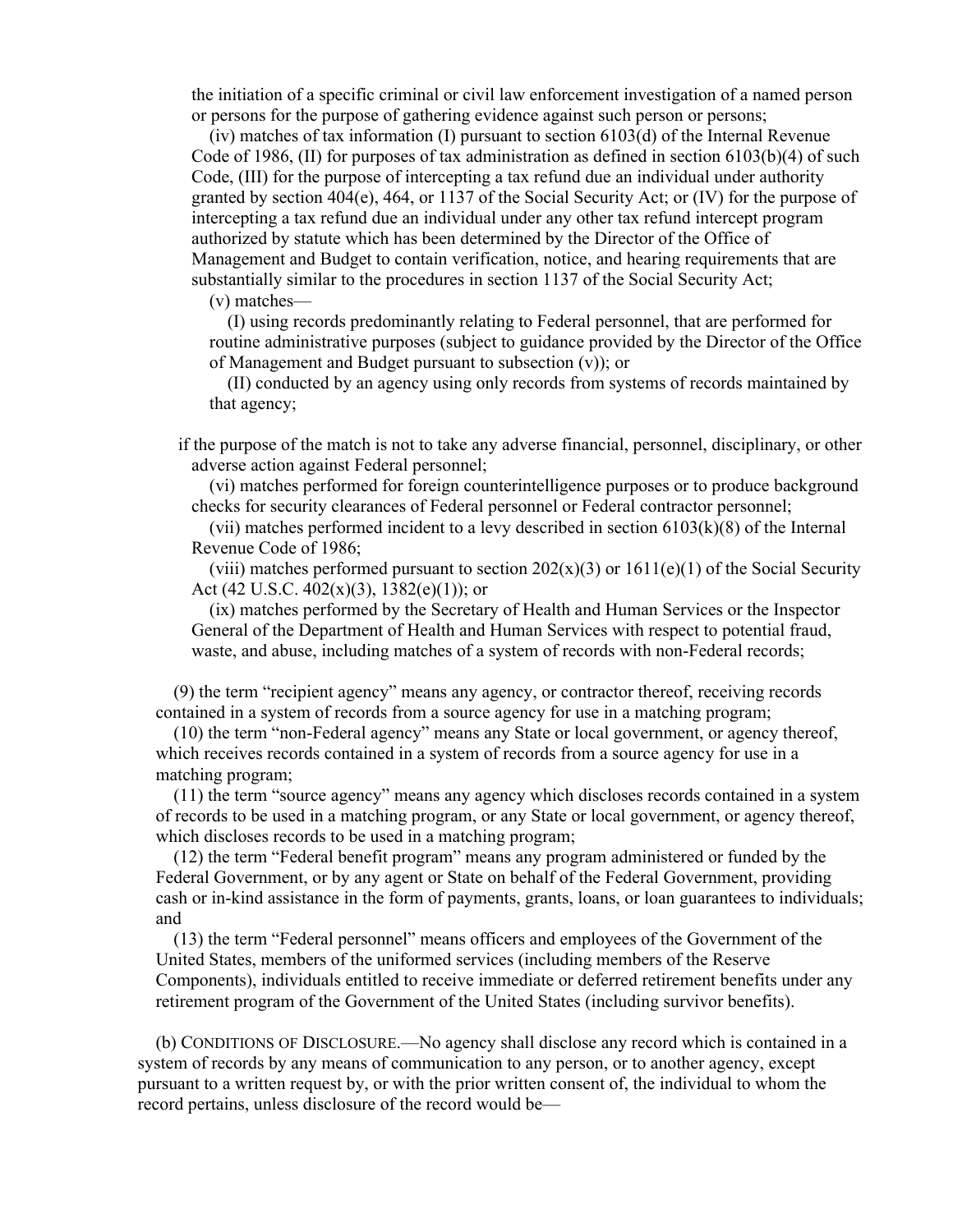(1) to those officers and employees of the agency which maintains the record who have a need for the record in the performance of their duties;

(2) required under section 552 of this title;

(3) for a routine use as defined in subsection (a)(7) of this section and described under subsection  $(e)(4)(D)$  of this section;

(4) to the Bureau of the Census for purposes of planning or carrying out a census or survey or related activity pursuant to the provisions of title 13;

(5) to a recipient who has provided the agency with advance adequate written assurance that the record will be used solely as a statistical research or reporting record, and the record is to be transferred in a form that is not individually identifiable;

(6) to the National Archives and Records Administration as a record which has sufficient historical or other value to warrant its continued preservation by the United States Government, or for evaluation by the Archivist of the United States or the designee of the Archivist to determine whether the record has such value;

(7) to another agency or to an instrumentality of any governmental jurisdiction within or under the control of the United States for a civil or criminal law enforcement activity if the activity is authorized by law, and if the head of the agency or instrumentality has made a written request to the agency which maintains the record specifying the particular portion desired and the law enforcement activity for which the record is sought;

(8) to a person pursuant to a showing of compelling circumstances affecting the health or safety of an individual if upon such disclosure notification is transmitted to the last known address of such individual;

(9) to either House of Congress, or, to the extent of matter within its jurisdiction, any committee or subcommittee thereof, any joint committee of Congress or subcommittee of any such joint committee;

(10) to the Comptroller General, or any of his authorized representatives, in the course of the performance of the duties of the Government Accountability Office;

(11) pursuant to the order of a court of competent jurisdiction; or

(12) to a consumer reporting agency in accordance with section 3711(e) of title 31.

(c) ACCOUNTING OF CERTAIN DISCLOSURES.—Each agency, with respect to each system of records under its control, shall—

(1) except for disclosures made under subsections  $(b)(1)$  or  $(b)(2)$  of this section, keep an accurate accounting of—

(A) the date, nature, and purpose of each disclosure of a record to any person or to another agency made under subsection (b) of this section; and

(B) the name and address of the person or agency to whom the disclosure is made;

(2) retain the accounting made under paragraph (1) of this subsection for at least five years or the life of the record, whichever is longer, after the disclosure for which the accounting is made;

(3) except for disclosures made under subsection  $(b)(7)$  of this section, make the accounting made under paragraph (1) of this subsection available to the individual named in the record at his request; and

(4) inform any person or other agency about any correction or notation of dispute made by the agency in accordance with subsection (d) of this section of any record that has been disclosed to the person or agency if an accounting of the disclosure was made.

(d) ACCESS TO RECORDS.—Each agency that maintains a system of records shall—

(1) upon request by any individual to gain access to his record or to any information pertaining to him which is contained in the system, permit him and upon his request, a person of his own choosing to accompany him, to review the record and have a copy made of all or any portion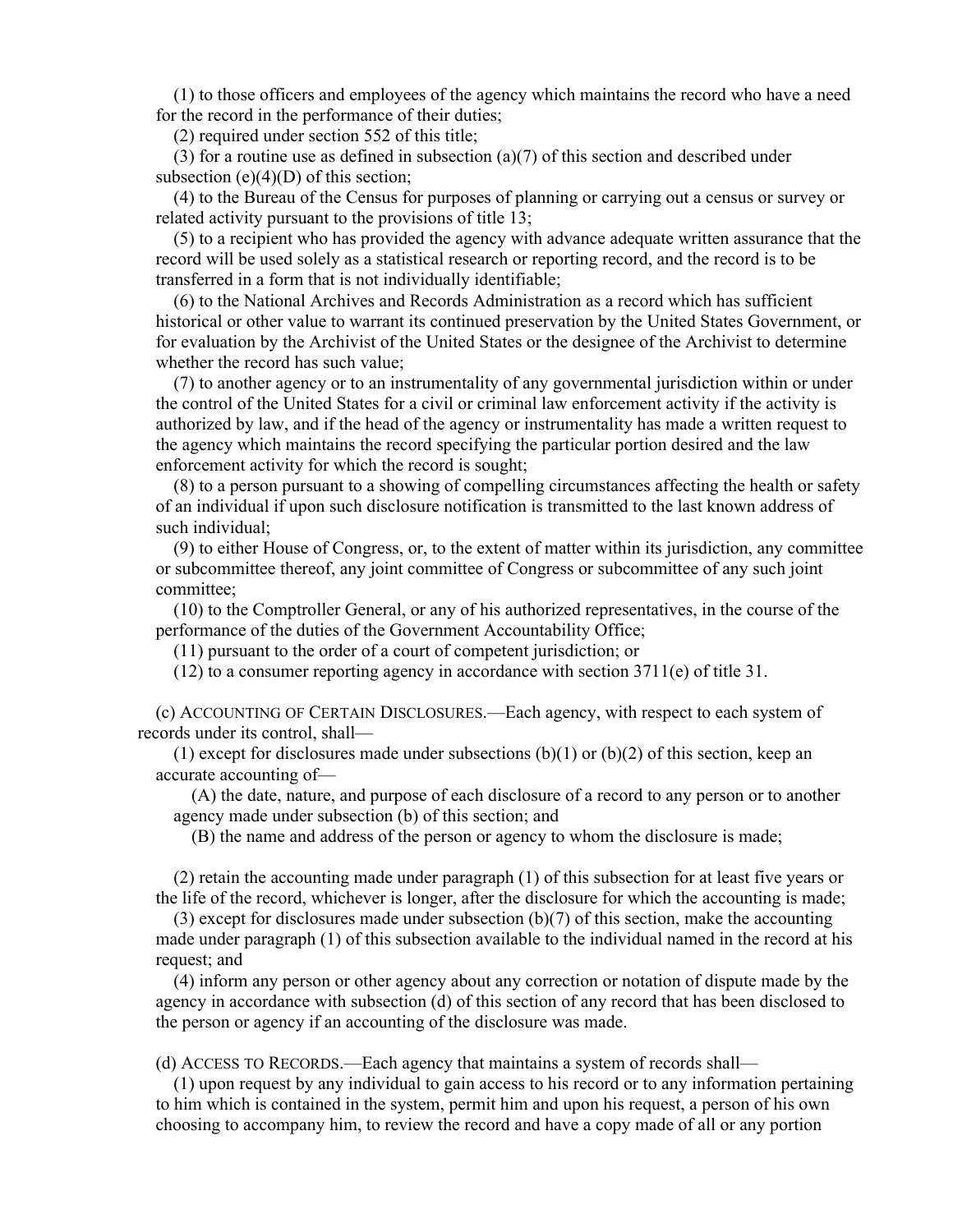thereof in a form comprehensible to him, except that the agency may require the individual to furnish a written statement authorizing discussion of that individual's record in the accompanying person's presence;

(2) permit the individual to request amendment of a record pertaining to him and—

(A) not later than 10 days (excluding Saturdays, Sundays, and legal public holidays) after the date of receipt of such request, acknowledge in writing such receipt; and

(B) promptly, either—

(i) make any correction of any portion thereof which the individual believes is not accurate, relevant, timely, or complete; or

(ii) inform the individual of its refusal to amend the record in accordance with his request, the reason for the refusal, the procedures established by the agency for the individual to request a review of that refusal by the head of the agency or an officer designated by the head of the agency, and the name and business address of that official;

(3) permit the individual who disagrees with the refusal of the agency to amend his record to request a review of such refusal, and not later than 30 days (excluding Saturdays, Sundays, and legal public holidays) from the date on which the individual requests such review, complete such review and make a final determination unless, for good cause shown, the head of the agency extends such 30-day period; and if, after his review, the reviewing official also refuses to amend the record in accordance with the request, permit the individual to file with the agency a concise statement setting forth the reasons for his disagreement with the refusal of the agency, and notify the individual of the provisions for judicial review of the reviewing official's determination under subsection  $(g)(1)(A)$  of this section;

(4) in any disclosure, containing information about which the individual has filed a statement of disagreement, occurring after the filing of the statement under paragraph (3) of this subsection, clearly note any portion of the record which is disputed and provide copies of the statement and, if the agency deems it appropriate, copies of a concise statement of the reasons of the agency for not making the amendments requested, to persons or other agencies to whom the disputed record has been disclosed; and

(5) nothing in this section shall allow an individual access to any information compiled in reasonable anticipation of a civil action or proceeding.

(e) AGENCY REQUIREMENTS.—Each agency that maintains a system of records shall—

(1) maintain in its records only such information about an individual as is relevant and necessary to accomplish a purpose of the agency required to be accomplished by statute or by executive order of the President;

(2) collect information to the greatest extent practicable directly from the subject individual when the information may result in adverse determinations about an individual's rights, benefits, and privileges under Federal programs;

(3) inform each individual whom it asks to supply information, on the form which it uses to collect the information or on a separate form that can be retained by the individual—

(A) the authority (whether granted by statute, or by executive order of the President) which authorizes the solicitation of the information and whether disclosure of such information is mandatory or voluntary;

(B) the principal purpose or purposes for which the information is intended to be used;

(C) the routine uses which may be made of the information, as published pursuant to paragraph (4)(D) of this subsection; and

(D) the effects on him, if any, of not providing all or any part of the requested information;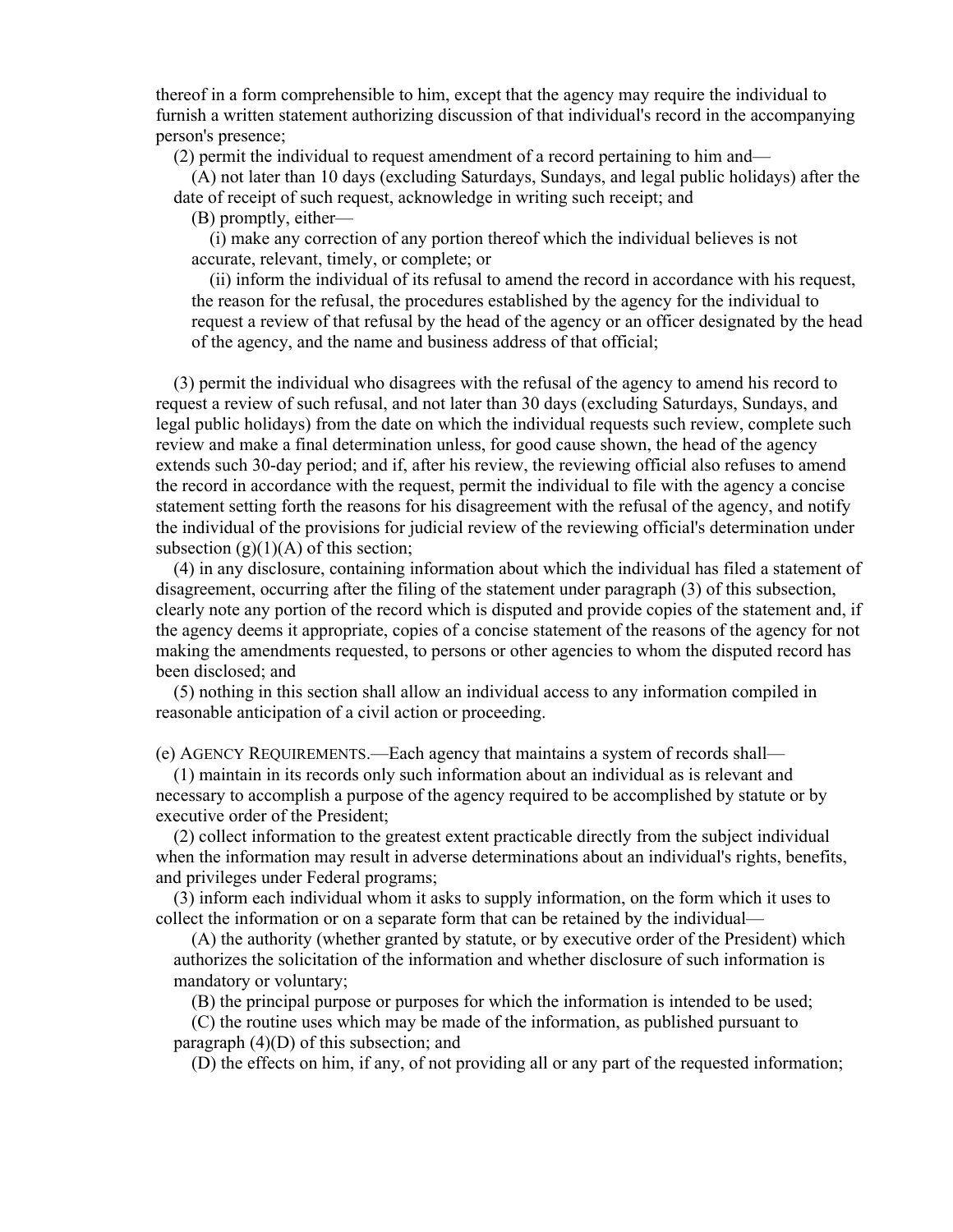(4) subject to the provisions of paragraph (11) of this subsection, publish in the Federal Register upon establishment or revision a notice of the existence and character of the system of records, which notice shall include—

(A) the name and location of the system;

(B) the categories of individuals on whom records are maintained in the system;

(C) the categories of records maintained in the system;

(D) each routine use of the records contained in the system, including the categories of users and the purpose of such use;

(E) the policies and practices of the agency regarding storage, retrievability, access controls, retention, and disposal of the records;

(F) the title and business address of the agency official who is responsible for the system of records;

(G) the agency procedures whereby an individual can be notified at his request if the system of records contains a record pertaining to him;

(H) the agency procedures whereby an individual can be notified at his request how he can gain access to any record pertaining to him contained in the system of records, and how he can contest its content; and

(I) the categories of sources of records in the system;

(5) maintain all records which are used by the agency in making any determination about any individual with such accuracy, relevance, timeliness, and completeness as is reasonably necessary to assure fairness to the individual in the determination;

(6) prior to disseminating any record about an individual to any person other than an agency, unless the dissemination is made pursuant to subsection  $(b)(2)$  of this section, make reasonable efforts to assure that such records are accurate, complete, timely, and relevant for agency purposes;

(7) maintain no record describing how any individual exercises rights guaranteed by the First Amendment unless expressly authorized by statute or by the individual about whom the record is maintained or unless pertinent to and within the scope of an authorized law enforcement activity;

(8) make reasonable efforts to serve notice on an individual when any record on such individual is made available to any person under compulsory legal process when such process becomes a matter of public record;

(9) establish rules of conduct for persons involved in the design, development, operation, or maintenance of any system of records, or in maintaining any record, and instruct each such person with respect to such rules and the requirements of this section, including any other rules and procedures adopted pursuant to this section and the penalties for noncompliance;

(10) establish appropriate administrative, technical, and physical safeguards to insure the security and confidentiality of records and to protect against any anticipated threats or hazards to their security or integrity which could result in substantial harm, embarrassment, inconvenience, or unfairness to any individual on whom information is maintained;

 $(11)$  at least 30 days prior to publication of information under paragraph  $(4)(D)$  of this subsection, publish in the Federal Register notice of any new use or intended use of the information in the system, and provide an opportunity for interested persons to submit written data, views, or arguments to the agency; and

(12) if such agency is a recipient agency or a source agency in a matching program with a non-Federal agency, with respect to any establishment or revision of a matching program, at least 30 days prior to conducting such program, publish in the Federal Register notice of such establishment or revision.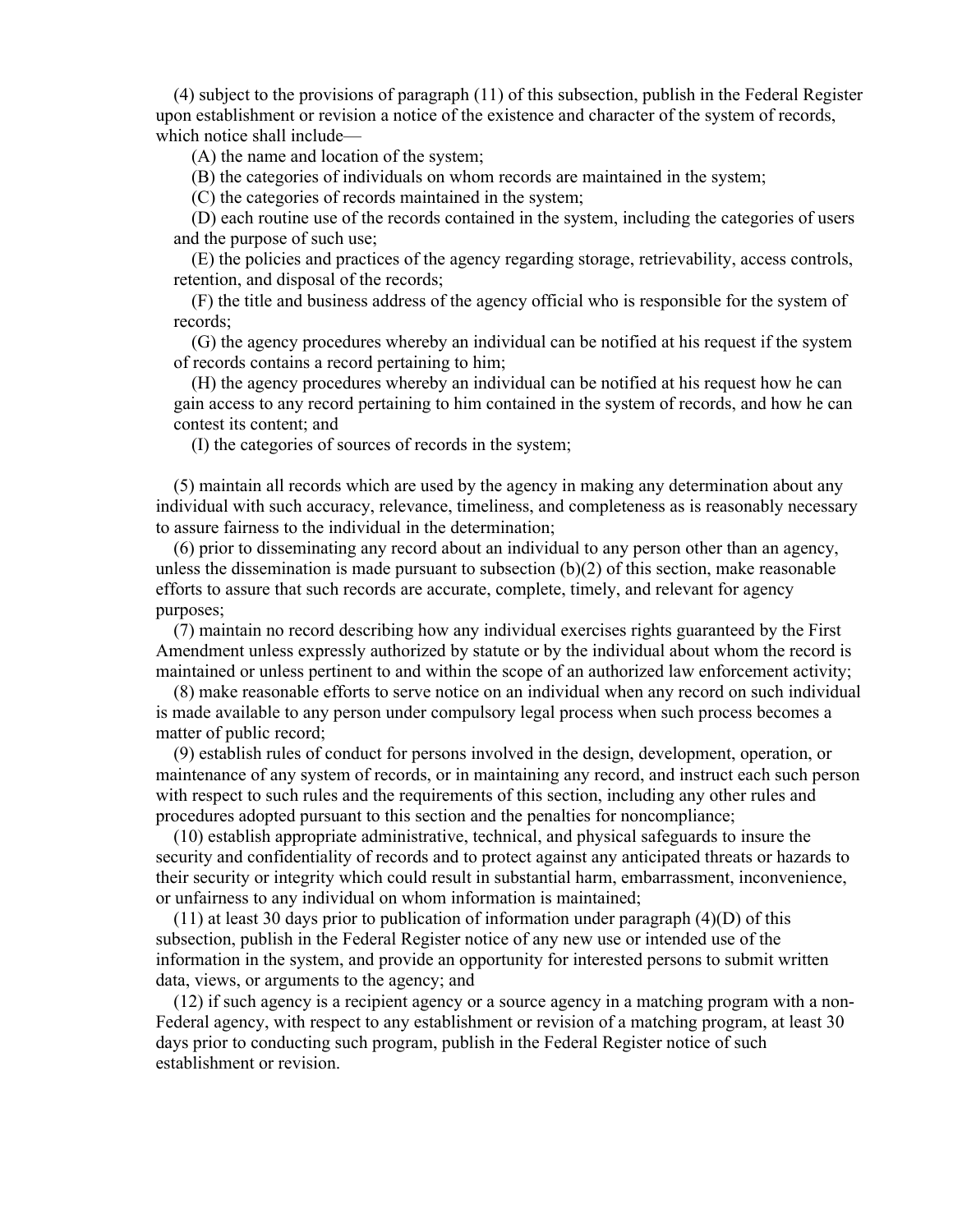(f) AGENCY RULES.—In order to carry out the provisions of this section, each agency that maintains a system of records shall promulgate rules, in accordance with the requirements (including general notice) of section 553 of this title, which shall—

(1) establish procedures whereby an individual can be notified in response to his request if any system of records named by the individual contains a record pertaining to him;

(2) define reasonable times, places, and requirements for identifying an individual who requests his record or information pertaining to him before the agency shall make the record or information available to the individual;

(3) establish procedures for the disclosure to an individual upon his request of his record or information pertaining to him, including special procedure, if deemed necessary, for the disclosure to an individual of medical records, including psychological records, pertaining to him;

(4) establish procedures for reviewing a request from an individual concerning the amendment of any record or information pertaining to the individual, for making a determination on the request, for an appeal within the agency of an initial adverse agency determination, and for whatever additional means may be necessary for each individual to be able to exercise fully his rights under this section; and

(5) establish fees to be charged, if any, to any individual for making copies of his record, excluding the cost of any search for and review of the record.

The Office of the Federal Register shall biennially compile and publish the rules promulgated under this subsection and agency notices published under subsection (e)(4) of this section in a form available to the public at low cost.

 $(g)(1)$  CIVIL REMEDIES.—Whenever any agency

(A) makes a determination under subsection (d)(3) of this section not to amend an individual's record in accordance with his request, or fails to make such review in conformity with that subsection;

(B) refuses to comply with an individual request under subsection  $(d)(1)$  of this section;

(C) fails to maintain any record concerning any individual with such accuracy, relevance, timeliness, and completeness as is necessary to assure fairness in any determination relating to the qualifications, character, rights, or opportunities of, or benefits to the individual that may be made on the basis of such record, and consequently a determination is made which is adverse to the individual; or

(D) fails to comply with any other provision of this section, or any rule promulgated thereunder, in such a way as to have an adverse effect on an individual,

the individual may bring a civil action against the agency, and the district courts of the United States shall have jurisdiction in the matters under the provisions of this subsection.

 $(2)(A)$  In any suit brought under the provisions of subsection  $(g)(1)(A)$  of this section, the court may order the agency to amend the individual's record in accordance with his request or in such other way as the court may direct. In such a case the court shall determine the matter de novo.

(B) The court may assess against the United States reasonable attorney fees and other litigation costs reasonably incurred in any case under this paragraph in which the complainant has substantially prevailed.

 $(3)(A)$  In any suit brought under the provisions of subsection  $(g)(1)(B)$  of this section, the court may enjoin the agency from withholding the records and order the production to the complainant of any agency records improperly withheld from him. In such a case the court shall determine the matter de novo, and may examine the contents of any agency records in camera to determine whether the records or any portion thereof may be withheld under any of the exemptions set forth in subsection (k) of this section, and the burden is on the agency to sustain its action.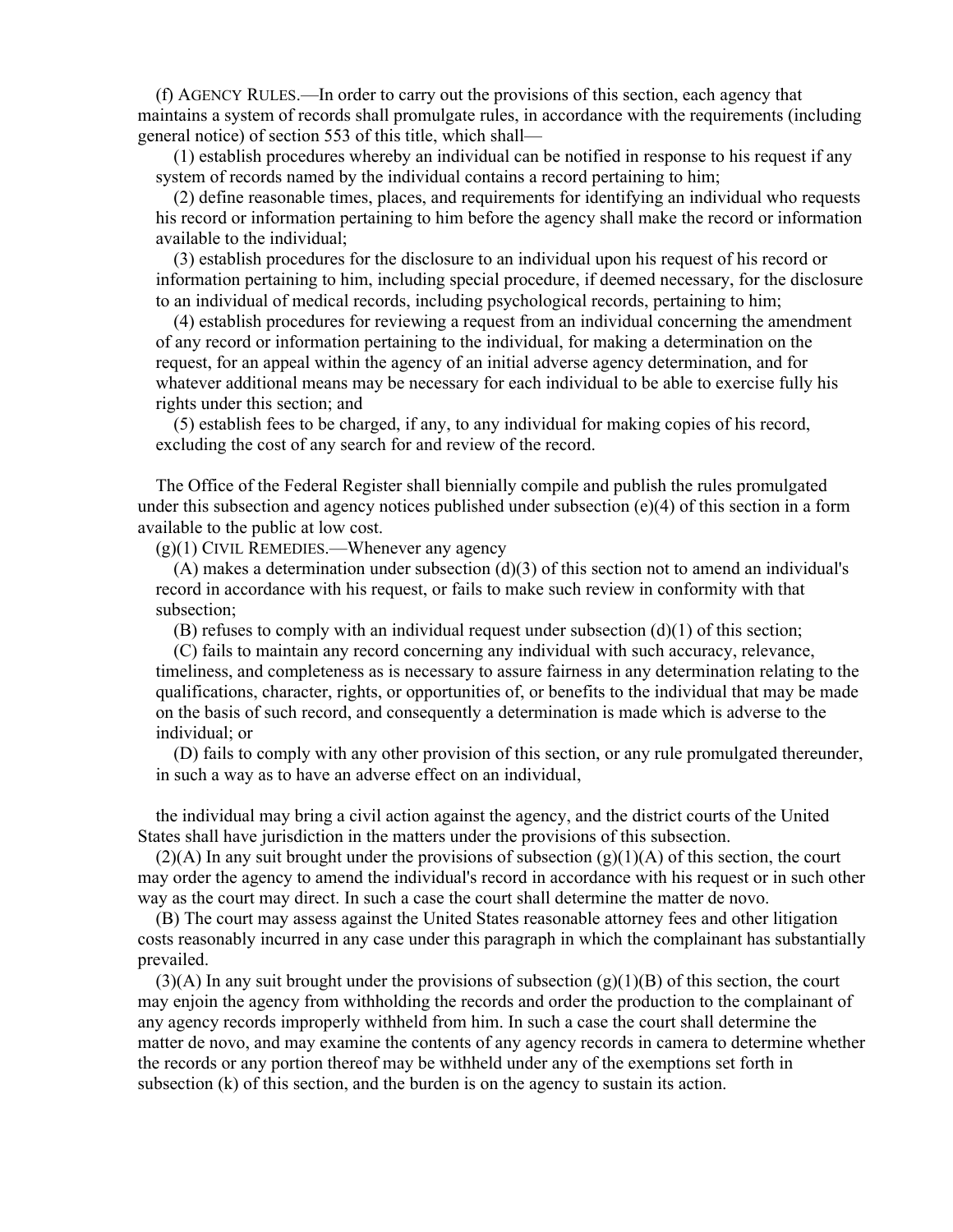(B) The court may assess against the United States reasonable attorney fees and other litigation costs reasonably incurred in any case under this paragraph in which the complainant has substantially prevailed.

(4) In any suit brought under the provisions of subsection  $(g)(1)(C)$  or  $(D)$  of this section in which the court determines that the agency acted in a manner which was intentional or willful, the United States shall be liable to the individual in an amount equal to the sum of—

(A) actual damages sustained by the individual as a result of the refusal or failure, but in no case shall a person entitled to recovery receive less than the sum of \$1,000; and

(B) the costs of the action together with reasonable attorney fees as determined by the court.

(5) An action to enforce any liability created under this section may be brought in the district court of the United States in the district in which the complainant resides, or has his principal place of business, or in which the agency records are situated, or in the District of Columbia, without regard to the amount in controversy, within two years from the date on which the cause of action arises, except that where an agency has materially and willfully misrepresented any information required under this section to be disclosed to an individual and the information so misrepresented is material to establishment of the liability of the agency to the individual under this section, the action may be brought at any time within two years after discovery by the individual of the misrepresentation. Nothing in this section shall be construed to authorize any civil action by reason of any injury sustained as the result of a disclosure of a record prior to September 27, 1975.

(h) RIGHTS OF LEGAL GUARDIANS.—For the purposes of this section, the parent of any minor, or the legal guardian of any individual who has been declared to be incompetent due to physical or mental incapacity or age by a court of competent jurisdiction, may act on behalf of the individual.

(i)(1) CRIMINAL PENALTIES.—Any officer or employee of an agency, who by virtue of his employment or official position, has possession of, or access to, agency records which contain individually identifiable information the disclosure of which is prohibited by this section or by rules or regulations established thereunder, and who knowing that disclosure of the specific material is so prohibited, willfully discloses the material in any manner to any person or agency not entitled to receive it, shall be guilty of a misdemeanor and fined not more than \$5,000.

(2) Any officer or employee of any agency who willfully maintains a system of records without meeting the notice requirements of subsection (e)(4) of this section shall be guilty of a misdemeanor and fined not more than \$5,000.

(3) Any person who knowingly and willfully requests or obtains any record concerning an individual from an agency under false pretenses shall be guilty of a misdemeanor and fined not more than \$5,000.

(j) GENERAL EXEMPTIONS.—The head of any agency may promulgate rules, in accordance with the requirements (including general notice) of sections  $553(b)(1)$ , (2), and (3), (c), and (e) of this title, to exempt any system of records within the agency from any part of this section except subsections (b), (c)(1) and (2), (e)(4)(A) through (F), (e)(6), (7), (9), (10), and (11), and (i) if the system of records is—

(1) maintained by the Central Intelligence Agency; or

(2) maintained by an agency or component thereof which performs as its principal function any activity pertaining to the enforcement of criminal laws, including police efforts to prevent, control, or reduce crime or to apprehend criminals, and the activities of prosecutors, courts, correctional, probation, pardon, or parole authorities, and which consists of (A) information compiled for the purpose of identifying individual criminal offenders and alleged offenders and consisting only of identifying data and notations of arrests, the nature and disposition of criminal charges, sentencing, confinement, release, and parole and probation status; (B) information compiled for the purpose of a criminal investigation, including reports of informants and investigators, and associated with an identifiable individual; or (C) reports identifiable to an individual compiled at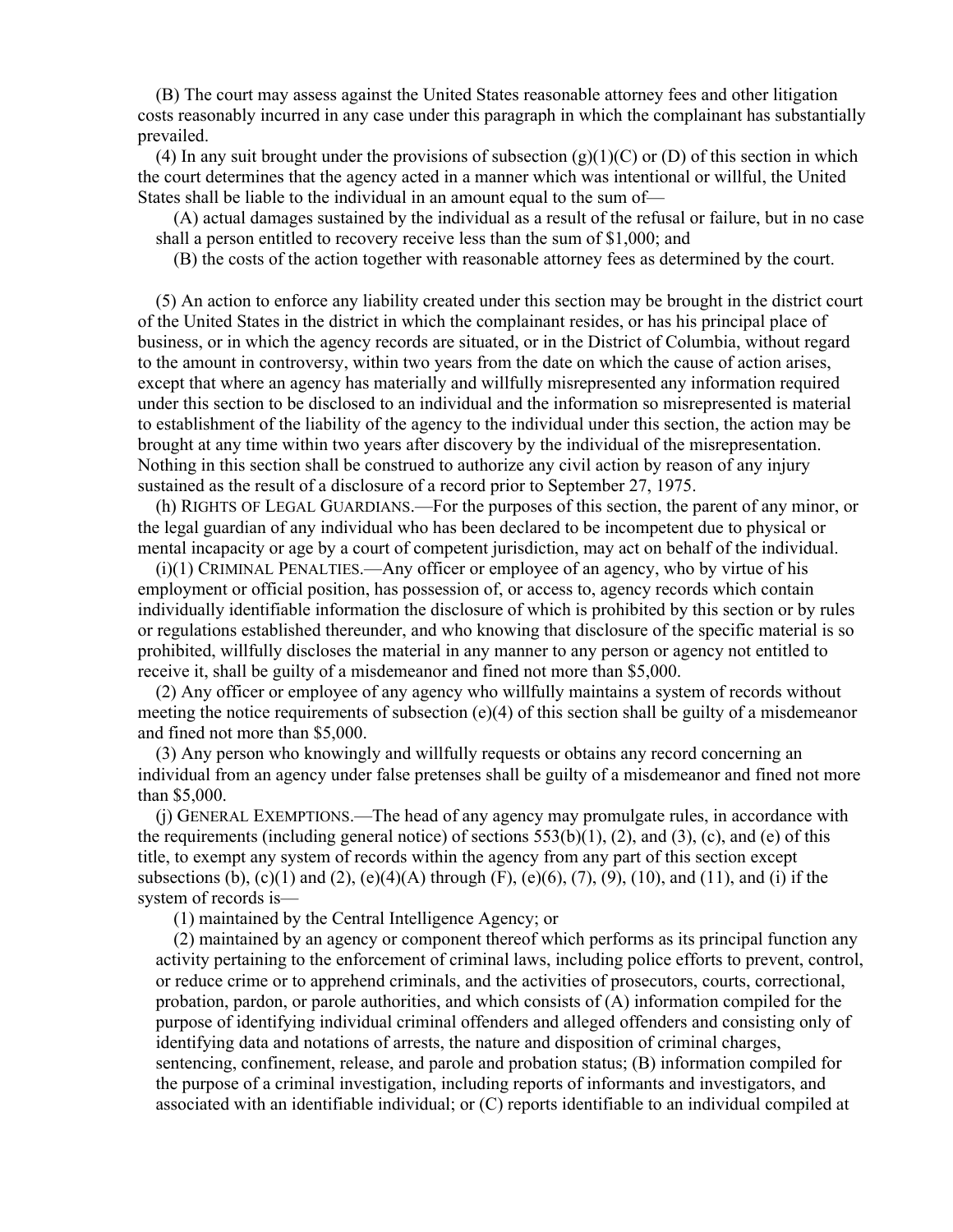any stage of the process of enforcement of the criminal laws from arrest or indictment through release from supervision.

At the time rules are adopted under this subsection, the agency shall include in the statement required under section 553(c) of this title, the reasons why the system of records is to be exempted from a provision of this section.

(k) SPECIFIC EXEMPTIONS.—The head of any agency may promulgate rules, in accordance with the requirements (including general notice) of sections  $553(b)(1)$ , (2), and (3), (c), and (e) of this title, to exempt any system of records within the agency from subsections  $(c)(3)$ ,  $(d)$ ,  $(e)(1)$ ,  $(e)(4)$ (G), (H), and (I) and (f) of this section if the system of records is—

(1) subject to the provisions of section  $552(b)(1)$  of this title;

(2) investigatory material compiled for law enforcement purposes, other than material within the scope of subsection (j)(2) of this section: *Provided, however*, That if any individual is denied any right, privilege, or benefit that he would otherwise be entitled by Federal law, or for which he would otherwise be eligible, as a result of the maintenance of such material, such material shall be provided to such individual, except to the extent that the disclosure of such material would reveal the identity of a source who furnished information to the Government under an express promise that the identity of the source would be held in confidence, or, prior to the effective date of this section, under an implied promise that the identity of the source would be held in confidence;

(3) maintained in connection with providing protective services to the President of the United States or other individuals pursuant to section 3056 of title 18;

(4) required by statute to be maintained and used solely as statistical records;

(5) investigatory material compiled solely for the purpose of determining suitability, eligibility, or qualifications for Federal civilian employment, military service, Federal contracts, or access to classified information, but only to the extent that the disclosure of such material would reveal the identity of a source who furnished information to the Government under an express promise that the identity of the source would be held in confidence, or, prior to the effective date of this section, under an implied promise that the identity of the source would be held in confidence;

(6) testing or examination material used solely to determine individual qualifications for appointment or promotion in the Federal service the disclosure of which would compromise the objectivity or fairness of the testing or examination process; or

(7) evaluation material used to determine potential for promotion in the armed services, but only to the extent that the disclosure of such material would reveal the identity of a source who furnished information to the Government under an express promise that the identity of the source would be held in confidence, or, prior to the effective date of this section, under an implied promise that the identity of the source would be held in confidence.

At the time rules are adopted under this subsection, the agency shall include in the statement required under section 553(c) of this title, the reasons why the system of records is to be exempted from a provision of this section.

(*l*)(1) ARCHIVAL RECORDS.—Each agency record which is accepted by the Archivist of the United States for storage, processing, and servicing in accordance with section 3103 of title 44 shall, for the purposes of this section, be considered to be maintained by the agency which deposited the record and shall be subject to the provisions of this section. The Archivist of the United States shall not disclose the record except to the agency which maintains the record, or under rules established by that agency which are not inconsistent with the provisions of this section.

(2) Each agency record pertaining to an identifiable individual which was transferred to the National Archives of the United States as a record which has sufficient historical or other value to warrant its continued preservation by the United States Government, prior to the effective date of this section, shall, for the purposes of this section, be considered to be maintained by the National Archives and shall not be subject to the provisions of this section, except that a statement generally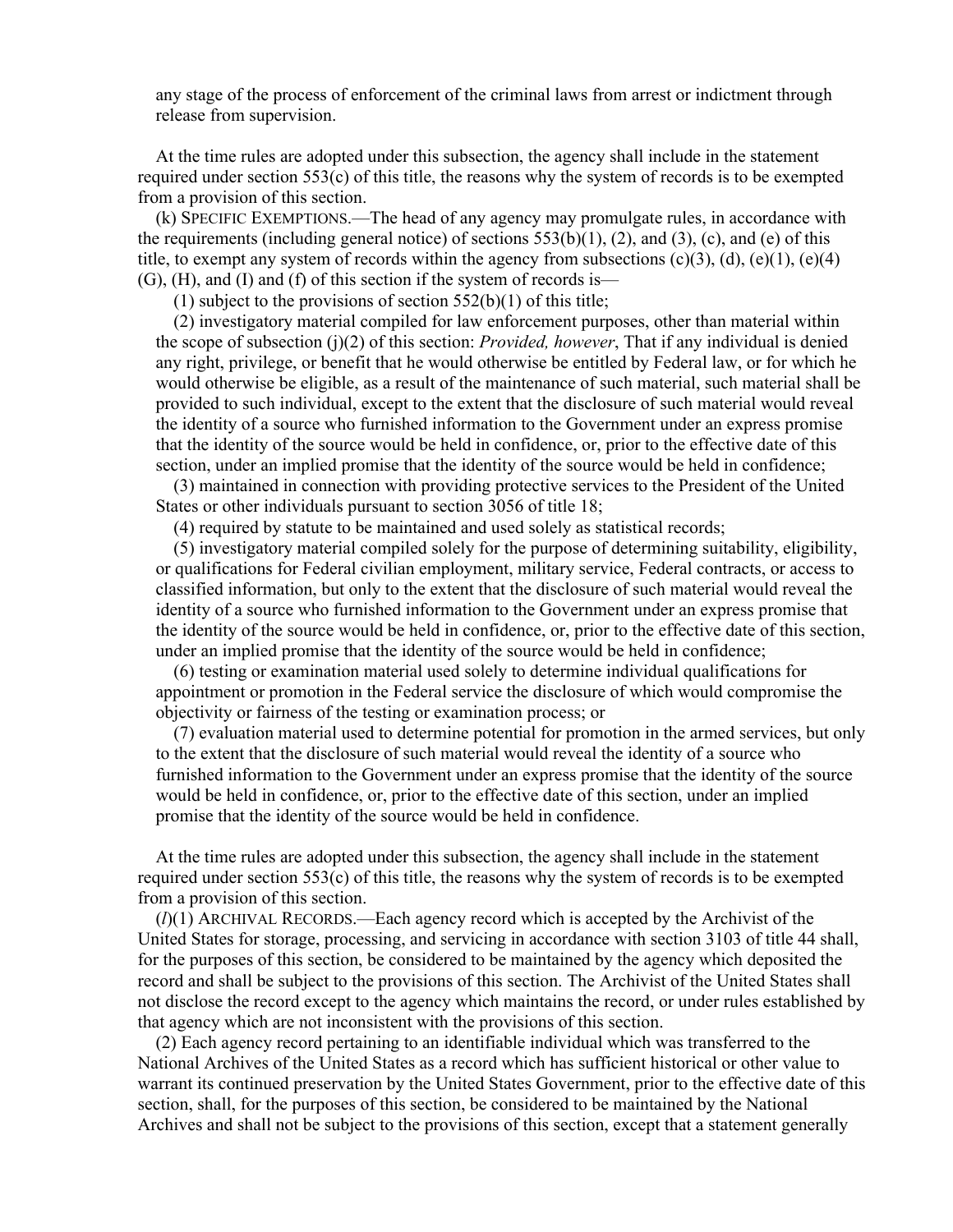describing such records (modeled after the requirements relating to records subject to subsections (e) (4)(A) through (G) of this section) shall be published in the Federal Register.

(3) Each agency record pertaining to an identifiable individual which is transferred to the National Archives of the United States as a record which has sufficient historical or other value to warrant its continued preservation by the United States Government, on or after the effective date of this section, shall, for the purposes of this section, be considered to be maintained by the National Archives and shall be exempt from the requirements of this section except subsections  $(e)(4)(A)$ through  $(G)$  and  $(e)(9)$  of this section.

(m)(1) GOVERNMENT CONTRACTORS.—When an agency provides by a contract for the operation by or on behalf of the agency of a system of records to accomplish an agency function, the agency shall, consistent with its authority, cause the requirements of this section to be applied to such system. For purposes of subsection (i) of this section any such contractor and any employee of such contractor, if such contract is agreed to on or after the effective date of this section, shall be considered to be an employee of an agency.

(2) A consumer reporting agency to which a record is disclosed under section 3711(e) of title 31 shall not be considered a contractor for the purposes of this section.

(n) MAILING LISTS.—An individual's name and address may not be sold or rented by an agency unless such action is specifically authorized by law. This provision shall not be construed to require the withholding of names and addresses otherwise permitted to be made public.

(*o*) MATCHING AGREEMENTS.—(1) No record which is contained in a system of records may be disclosed to a recipient agency or non-Federal agency for use in a computer matching program except pursuant to a written agreement between the source agency and the recipient agency or non-Federal agency specifying—

(A) the purpose and legal authority for conducting the program;

(B) the justification for the program and the anticipated results, including a specific estimate of any savings;

(C) a description of the records that will be matched, including each data element that will be used, the approximate number of records that will be matched, and the projected starting and completion dates of the matching program;

(D) procedures for providing individualized notice at the time of application, and notice periodically thereafter as directed by the Data Integrity Board of such agency (subject to guidance provided by the Director of the Office of Management and Budget pursuant to subsection (v)), to—

(i) applicants for and recipients of financial assistance or payments under Federal benefit programs, and

(ii) applicants for and holders of positions as Federal personnel,

that any information provided by such applicants, recipients, holders, and individuals may be subject to verification through matching programs;

(E) procedures for verifying information produced in such matching program as required by subsection (p);

(F) procedures for the retention and timely destruction of identifiable records created by a recipient agency or non-Federal agency in such matching program;

(G) procedures for ensuring the administrative, technical, and physical security of the records matched and the results of such programs;

(H) prohibitions on duplication and redisclosure of records provided by the source agency within or outside the recipient agency or the non-Federal agency, except where required by law or essential to the conduct of the matching program;

(I) procedures governing the use by a recipient agency or non-Federal agency of records provided in a matching program by a source agency, including procedures governing return of the records to the source agency or destruction of records used in such program;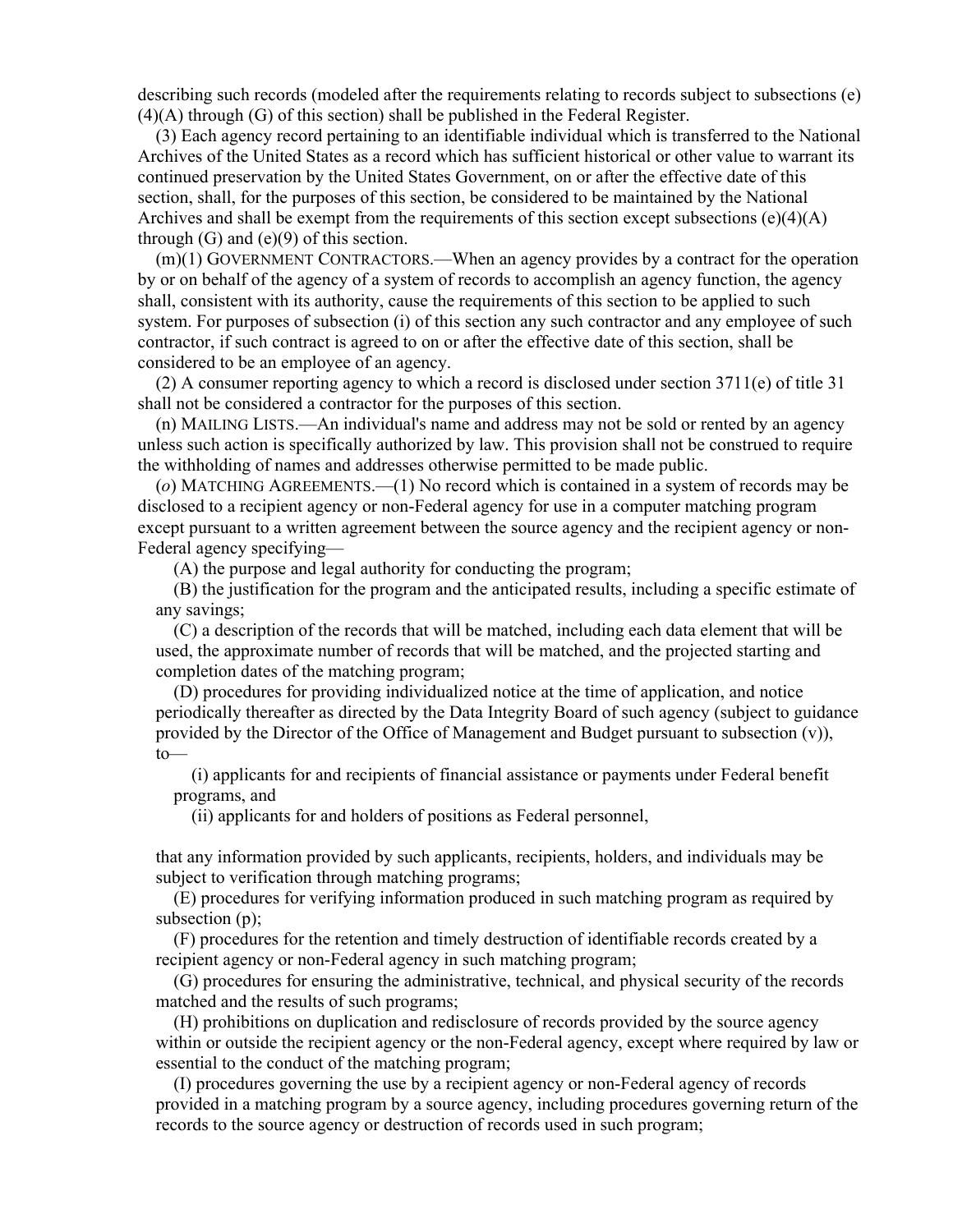(J) information on assessments that have been made on the accuracy of the records that will be used in such matching program; and

(K) that the Comptroller General may have access to all records of a recipient agency or a non-Federal agency that the Comptroller General deems necessary in order to monitor or verify compliance with the agreement.

 $(2)(A)$  A copy of each agreement entered into pursuant to paragraph (1) shall—

(i) be transmitted to the Committee on Governmental Affairs of the Senate and the Committee on Government Operations of the House of Representatives; and

(ii) be available upon request to the public.

(B) No such agreement shall be effective until 30 days after the date on which such a copy is transmitted pursuant to subparagraph (A)(i).

(C) Such an agreement shall remain in effect only for such period, not to exceed 18 months, as the Data Integrity Board of the agency determines is appropriate in light of the purposes, and length of time necessary for the conduct, of the matching program.

(D) Within 3 months prior to the expiration of such an agreement pursuant to subparagraph (C), the Data Integrity Board of the agency may, without additional review, renew the matching agreement for a current, ongoing matching program for not more than one additional year if—

(i) such program will be conducted without any change; and

(ii) each party to the agreement certifies to the Board in writing that the program has been conducted in compliance with the agreement.

(p) VERIFICATION AND OPPORTUNITY TO CONTEST FINDINGS.—(1) In order to protect any individual whose records are used in a matching program, no recipient agency, non-Federal agency, or source agency may suspend, terminate, reduce, or make a final denial of any financial assistance or payment under a Federal benefit program to such individual, or take other adverse action against such individual, as a result of information produced by such matching program, until—

(A)(i) the agency has independently verified the information; or

(ii) the Data Integrity Board of the agency, or in the case of a non-Federal agency the Data Integrity Board of the source agency, determines in accordance with guidance issued by the Director of the Office of Management and Budget that—

(I) the information is limited to identification and amount of benefits paid by the source agency under a Federal benefit program; and

(II) there is a high degree of confidence that the information provided to the recipient agency is accurate;

(B) the individual receives a notice from the agency containing a statement of its findings and informing the individual of the opportunity to contest such findings; and

(C)(i) the expiration of any time period established for the program by statute or regulation for the individual to respond to that notice; or

(ii) in the case of a program for which no such period is established, the end of the 30-day period beginning on the date on which notice under subparagraph (B) is mailed or otherwise provided to the individual.

(2) Independent verification referred to in paragraph (1) requires investigation and confirmation of specific information relating to an individual that is used as a basis for an adverse action against the individual, including where applicable investigation and confirmation of—

(A) the amount of any asset or income involved;

(B) whether such individual actually has or had access to such asset or income for such individual's own use; and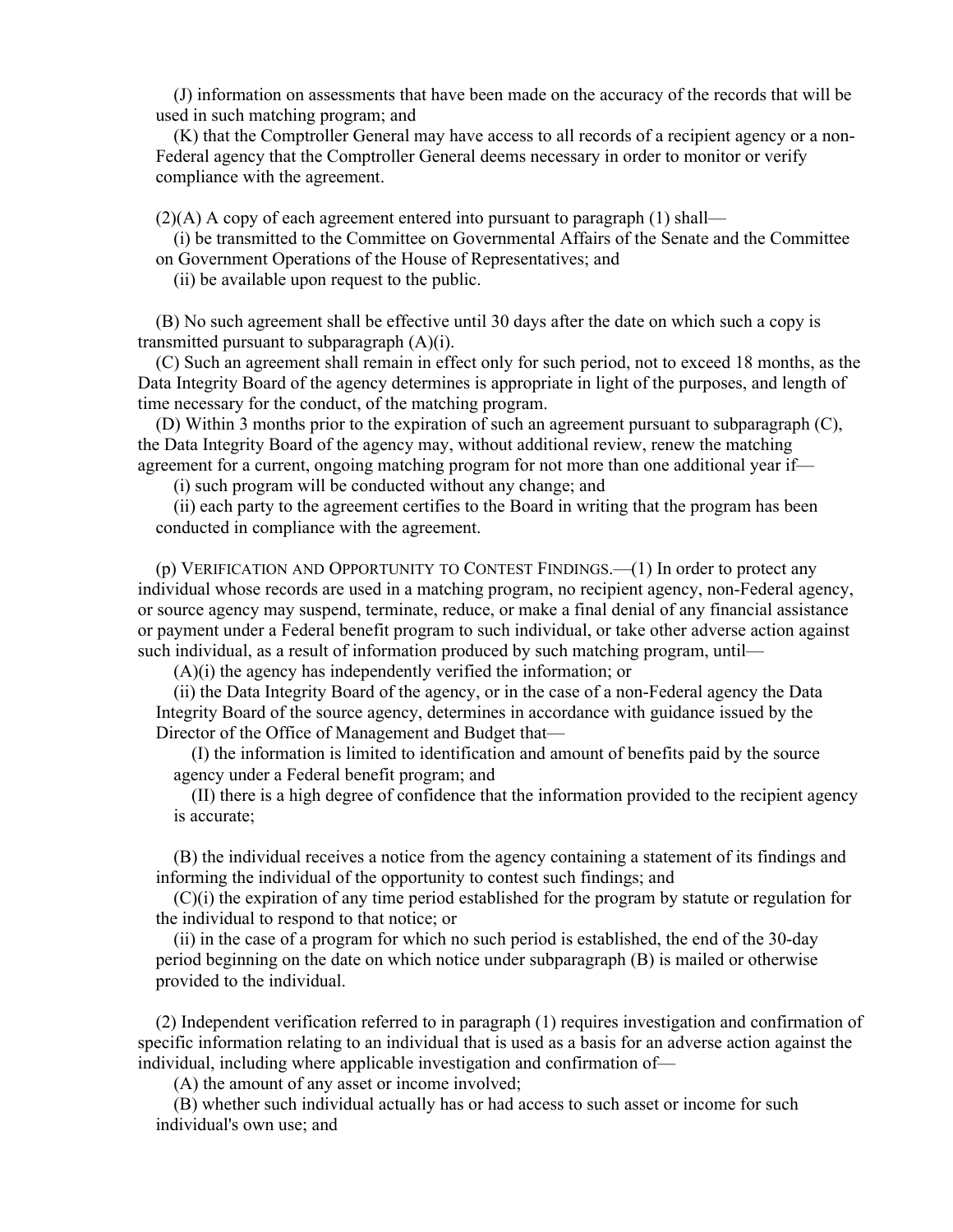(C) the period or periods when the individual actually had such asset or income.

(3) Notwithstanding paragraph (1), an agency may take any appropriate action otherwise prohibited by such paragraph if the agency determines that the public health or public safety may be adversely affected or significantly threatened during any notice period required by such paragraph.

(q) SANCTIONS.—(1) Notwithstanding any other provision of law, no source agency may disclose any record which is contained in a system of records to a recipient agency or non-Federal agency for a matching program if such source agency has reason to believe that the requirements of subsection (p), or any matching agreement entered into pursuant to subsection (*o*), or both, are not being met by such recipient agency.

(2) No source agency may renew a matching agreement unless—

(A) the recipient agency or non-Federal agency has certified that it has complied with the provisions of that agreement; and

(B) the source agency has no reason to believe that the certification is inaccurate.

(r) REPORT ON NEW SYSTEMS AND MATCHING PROGRAMS.—Each agency that proposes to establish or make a significant change in a system of records or a matching program shall provide adequate advance notice of any such proposal (in duplicate) to the Committee on Government Operations of the House of Representatives, the Committee on Governmental Affairs of the Senate, and the Office of Management and Budget in order to permit an evaluation of the probable or potential effect of such proposal on the privacy or other rights of individuals.

(s) BIENNIAL REPORT.—The President shall biennially submit to the Speaker of the House of Representatives and the President pro tempore of the Senate a report—

(1) describing the actions of the Director of the Office of Management and Budget pursuant to section 6 of the Privacy Act of 1974 during the preceding 2 years;

(2) describing the exercise of individual rights of access and amendment under this section during such years;

(3) identifying changes in or additions to systems of records;

(4) containing such other information concerning administration of this section as may be necessary or useful to the Congress in reviewing the effectiveness of this section in carrying out the purposes of the Privacy Act of 1974.

(t)(1) EFFECT OF OTHER LAWS.—No agency shall rely on any exemption contained in section 552 of this title to withhold from an individual any record which is otherwise accessible to such individual under the provisions of this section.

(2) No agency shall rely on any exemption in this section to withhold from an individual any record which is otherwise accessible to such individual under the provisions of section 552 of this title.

(u) DATA INTEGRITY BOARDS.—(1) Every agency conducting or participating in a matching program shall establish a Data Integrity Board to oversee and coordinate among the various components of such agency the agency's implementation of this section.

(2) Each Data Integrity Board shall consist of senior officials designated by the head of the agency, and shall include any senior official designated by the head of the agency as responsible for implementation of this section, and the inspector general of the agency, if any. The inspector general shall not serve as chairman of the Data Integrity Board.

(3) Each Data Integrity Board—

(A) shall review, approve, and maintain all written agreements for receipt or disclosure of agency records for matching programs to ensure compliance with subsection (*o*), and all relevant statutes, regulations, and guidelines;

(B) shall review all matching programs in which the agency has participated during the year, either as a source agency or recipient agency, determine compliance with applicable laws,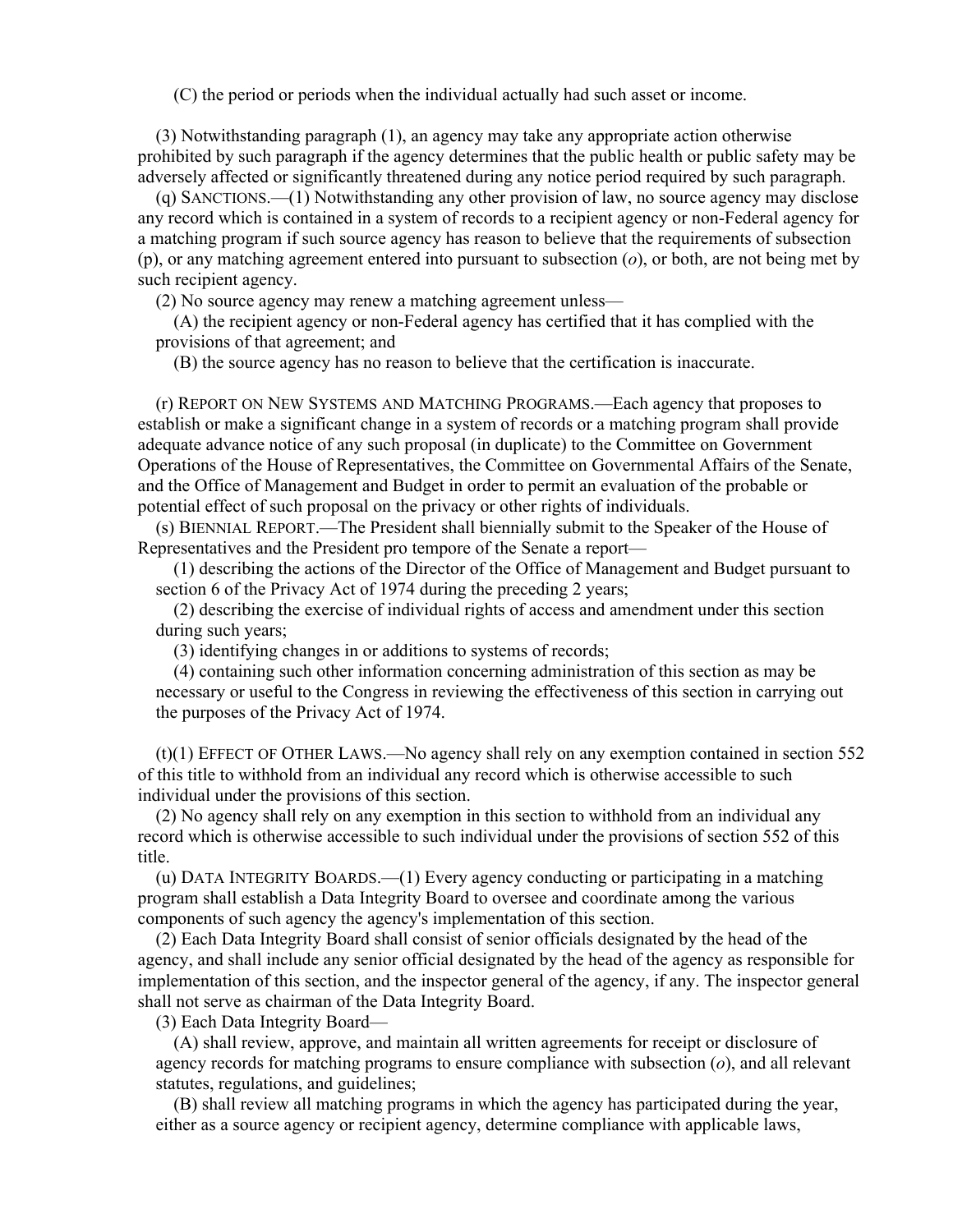regulations, guidelines, and agency agreements, and assess the costs and benefits of such programs;

(C) shall review all recurring matching programs in which the agency has participated during the year, either as a source agency or recipient agency, for continued justification for such disclosures;

(D) shall compile an annual report, which shall be submitted to the head of the agency and the Office of Management and Budget and made available to the public on request, describing the matching activities of the agency, including—

(i) matching programs in which the agency has participated as a source agency or recipient agency;

(ii) matching agreements proposed under subsection (*o*) that were disapproved by the Board;

(iii) any changes in membership or structure of the Board in the preceding year;

(iv) the reasons for any waiver of the requirement in paragraph (4) of this section for completion and submission of a cost-benefit analysis prior to the approval of a matching program;

(v) any violations of matching agreements that have been alleged or identified and any corrective action taken; and

(vi) any other information required by the Director of the Office of Management and Budget to be included in such report;

(E) shall serve as a clearinghouse for receiving and providing information on the accuracy, completeness, and reliability of records used in matching programs;

(F) shall provide interpretation and guidance to agency components and personnel on the requirements of this section for matching programs;

(G) shall review agency recordkeeping and disposal policies and practices for matching programs to assure compliance with this section; and

(H) may review and report on any agency matching activities that are not matching programs.

(4)(A) Except as provided in subparagraphs (B) and (C), a Data Integrity Board shall not approve any written agreement for a matching program unless the agency has completed and submitted to such Board a cost-benefit analysis of the proposed program and such analysis demonstrates that the program is likely to be cost effective. $2$ 

(B) The Board may waive the requirements of subparagraph (A) of this paragraph if it determines in writing, in accordance with guidelines prescribed by the Director of the Office of Management and Budget, that a cost-benefit analysis is not required.

(C) A cost-benefit analysis shall not be required under subparagraph (A) prior to the initial approval of a written agreement for a matching program that is specifically required by statute. Any subsequent written agreement for such a program shall not be approved by the Data Integrity Board unless the agency has submitted a cost-benefit analysis of the program as conducted under the preceding approval of such agreement.

(5)(A) If a matching agreement is disapproved by a Data Integrity Board, any party to such agreement may appeal the disapproval to the Director of the Office of Management and Budget. Timely notice of the filing of such an appeal shall be provided by the Director of the Office of Management and Budget to the Committee on Governmental Affairs of the Senate and the Committee on Government Operations of the House of Representatives.

(B) The Director of the Office of Management and Budget may approve a matching agreement notwithstanding the disapproval of a Data Integrity Board if the Director determines that—

(i) the matching program will be consistent with all applicable legal, regulatory, and policy requirements;

(ii) there is adequate evidence that the matching agreement will be cost-effective; and

(iii) the matching program is in the public interest.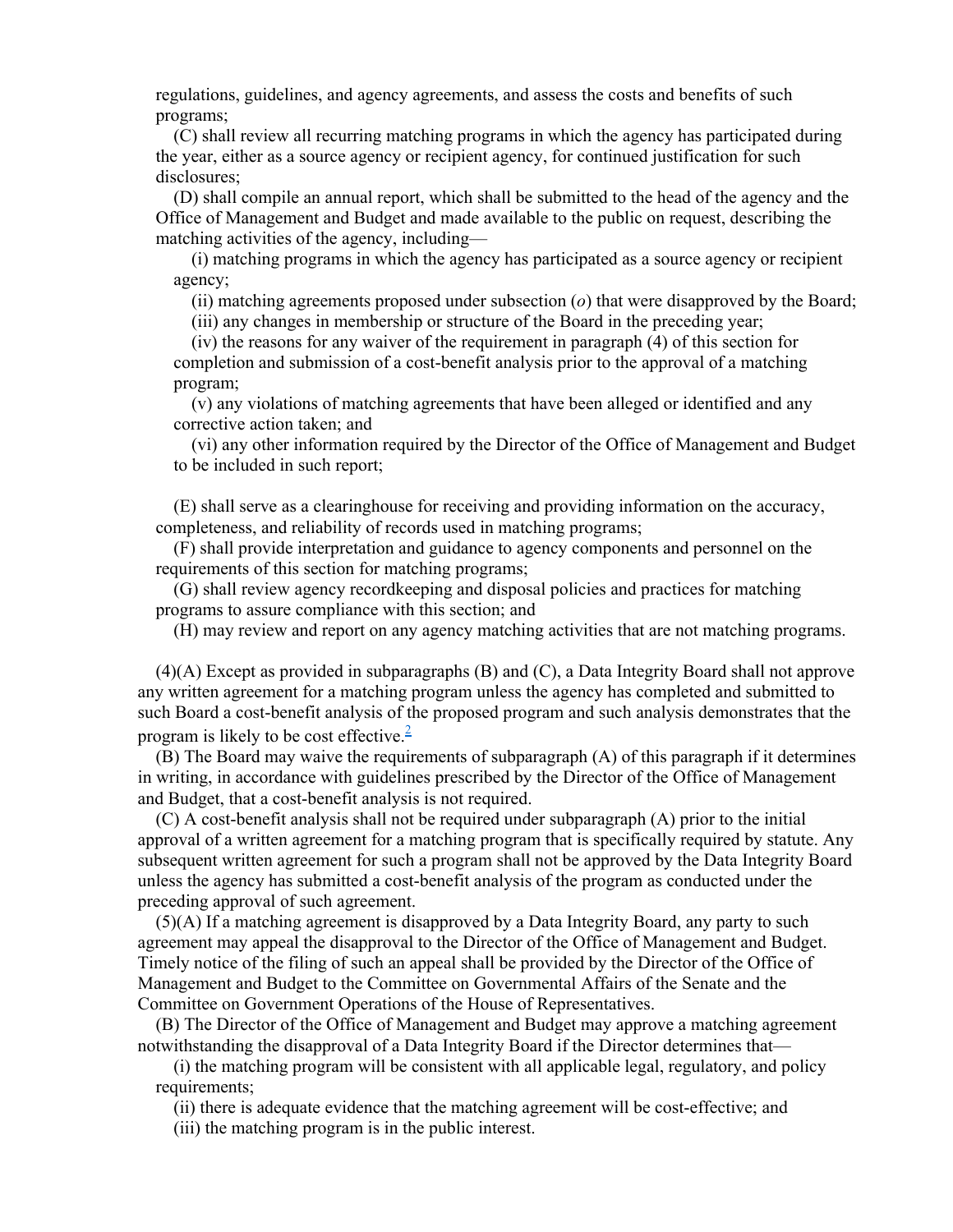(C) The decision of the Director to approve a matching agreement shall not take effect until 30 days after it is reported to committees described in subparagraph (A).

(D) If the Data Integrity Board and the Director of the Office of Management and Budget disapprove a matching program proposed by the inspector general of an agency, the inspector general may report the disapproval to the head of the agency and to the Congress.

 $(6)$  In the reports required by paragraph  $(3)(D)$ , agency matching activities that are not matching programs may be reported on an aggregate basis, if and to the extent necessary to protect ongoing law enforcement or counterintelligence investigations.

(v) OFFICE OF MANAGEMENT AND BUDGET RESPONSIBILITIES.—The Director of the Office of Management and Budget shall—

(1) develop and, after notice and opportunity for public comment, prescribe guidelines and regulations for the use of agencies in implementing the provisions of this section; and

(2) provide continuing assistance to and oversight of the implementation of this section by agencies.

(w) APPLICABILITY TO BUREAU OF CONSUMER FINANCIAL PROTECTION.—Except as provided in the Consumer Financial Protection Act of 2010, this section shall apply with respect to the Bureau of Consumer Financial Protection.

(Added Pub. L. 93–579, §3, Dec. 31, 1974, 88 Stat. 1897; amended Pub. L. 94–183, §2(2), Dec. 31, 1975, 89 Stat. 1057; Pub. L. 97–365, §2, Oct. 25, 1982, 96 Stat. 1749; Pub. L. 97–375, title II, §201 (a), (b), Dec. 21, 1982, 96 Stat. 1821; Pub. L. 97–452, §2(a)(1), Jan. 12, 1983, 96 Stat. 2478; Pub. L. 98–477, §2(c), Oct. 15, 1984, 98 Stat. 2211; Pub. L. 98–497, title I, §107(g), Oct. 19, 1984, 98 Stat. 2292; Pub. L. 100–503, §§2–6(a), 7, 8, Oct. 18, 1988, 102 Stat. 2507–2514; Pub. L. 101–508, title VII, §7201(b)(1), Nov. 5, 1990, 104 Stat. 1388–334; Pub. L. 103–66, title XIII, §13581(c), Aug. 10, 1993, 107 Stat. 611; Pub. L. 104–193, title I, §110(w), Aug. 22, 1996, 110 Stat. 2175; Pub. L. 104 –226, §1(b)(3), Oct. 2, 1996, 110 Stat. 3033; Pub. L. 104–316, title I, §115(g)(2)(B), Oct. 19, 1996, 110 Stat. 3835; Pub. L. 105–34, title X, §1026(b)(2), Aug. 5, 1997, 111 Stat. 925; Pub. L. 105–362, title XIII, §1301(d), Nov. 10, 1998, 112 Stat. 3293; Pub. L. 106–170, title IV, §402(a)(2), Dec. 17, 1999, 113 Stat. 1908; Pub. L. 108–271, §8(b), July 7, 2004, 118 Stat. 814; Pub. L. 111–148, title VI, §6402(b)(2), Mar. 23, 2010, 124 Stat. 756; Pub. L. 111–203, title X, §1082, July 21, 2010, 124 Stat. 2080.)

### **REFERENCES IN TEXT**

Section 552(e) of this title, referred to in subsec. (a)(1), was redesignated section 552(f) of this title by section 1802(b) of Pub. L. 99–570.

Section 6103 of the Internal Revenue Code of 1986, referred to in subsec. (a) $(8)(B)(iv)$ , (vii), is classified to section 6103 of Title 26, Internal Revenue Code.

Sections 404, 464, and 1137 of the Social Security Act, referred to in subsec. (a)(8)(B)(iv), are classified to sections 604, 664, and 1320b–7, respectively, of Title 42, The Public Health and Welfare.

For effective date of this section, referred to in subsecs. (k)(2), (5), (7), (*l*)(2), (3), and (m), see Effective Date note below.

Section 6 of the Privacy Act of 1974, referred to in subsec. (s)(1), is section 6 of Pub. L. 93–579, which was set out below and was repealed by section 6(c) of Pub. L. 100–503.

For classification of the Privacy Act of 1974, referred to in subsec. (s)(4), see Short Title note below.

The Consumer Financial Protection Act of 2010, referred to in subsec. (w), is title X of Pub. L. 111–203, July 21, 2010, 124 Stat. 1955, which enacted subchapter V (§5481 et seq.) of chapter 53 of Title 12, Banks and Banking, and enacted and amended numerous other sections and notes in the Code. For complete classification of this Act to the Code, see Short Title note set out under section 5301 of Title 12 and Tables.

### **CODIFICATION**

Section 552a of former Title 5, Executive Departments and Government Officers and Employees, was transferred to section 2244 of Title 7, Agriculture.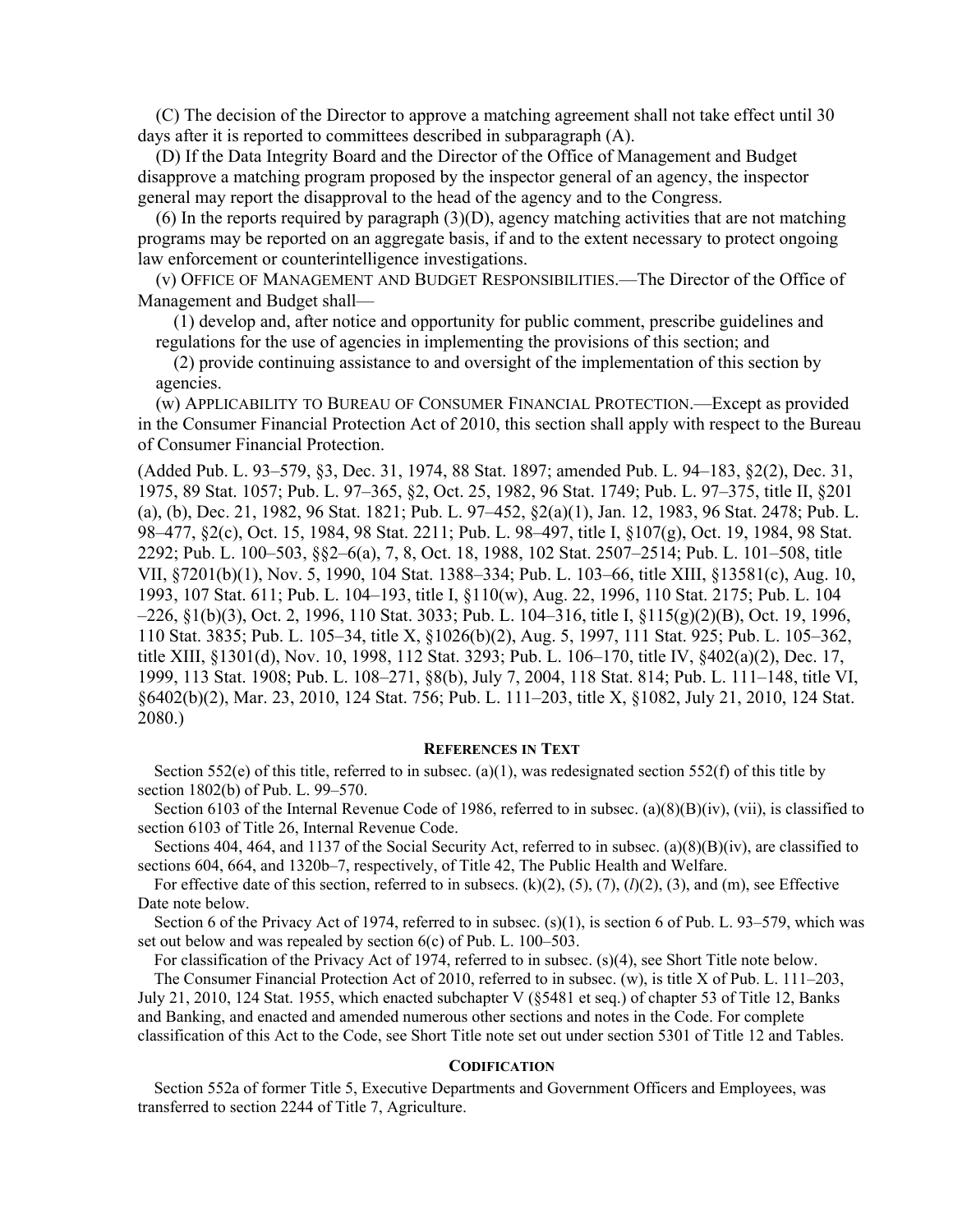2010—Subsec. (a)(8)(B)(ix). Pub. L. 111–148 added cl. (ix).

Subsec. (w). Pub. L. 111–203 added subsec. (w).

2004—Subsec. (b)(10). Pub. L. 108–271 substituted "Government Accountability Office" for "General Accounting Office".

1999—Subsec. (a)(8)(B)(viii). Pub. L. 106–170 added cl. (viii).

1998—Subsec. (u)(6), (7). Pub. L. 105–362 redesignated par. (7) as (6), substituted "paragraph (3)(D)" for "paragraphs (3)(D) and (6)", and struck out former par. (6) which read as follows: "The Director of the Office of Management and Budget shall, annually during the first 3 years after the date of enactment of this subsection and biennially thereafter, consolidate in a report to the Congress the information contained in the reports from the various Data Integrity Boards under paragraph (3)(D). Such report shall include detailed information about costs and benefits of matching programs that are conducted during the period covered by such consolidated report, and shall identify each waiver granted by a Data Integrity Board of the requirement for completion and submission of a cost-benefit analysis and the reasons for granting the waiver."

1997—Subsec. (a)(8)(B)(vii). Pub. L. 105–34 added cl. (vii).

1996—Subsec. (a)(8)(B)(iv)(III). Pub. L. 104–193 substituted "section 404(e), 464," for "section 464".

Subsec. (a) $(8)(B)(v)$  to (vii). Pub. L. 104–226 inserted "or" at end of cl. (v), struck out "or" at end of cl. (vi), and struck out cl. (vii) which read as follows: "matches performed pursuant to section 6103(*l*)(12) of the Internal Revenue Code of 1986 and section 1144 of the Social Security Act;".

Subsecs. (b)(12), (m)(2). Pub. L. 104–316 substituted "3711(e)" for "3711(f)".

1993—Subsec. (a)(8)(B)(vii). Pub. L. 103–66 added cl. (vii).

1990—Subsec. (p). Pub. L. 101–508 amended subsec. (p) generally, restating former pars. (1) and (3) as par. (1), adding provisions relating to Data Integrity Boards, and restating former pars. (2) and (4) as (2) and (3), respectively.

1988—Subsec. (a)(8) to (13). Pub. L. 100–503, §5, added pars. (8) to (13).

Subsec. (e)(12). Pub. L. 100–503, §3(a), added par. (12).

Subsec. (f). Pub. L. 100–503, §7, substituted "biennially" for "annually" in last sentence.

Subsecs. (*o*) to (q). Pub. L. 100–503, §2(2), added subsecs. (*o*) to (q). Former subsecs. (*o*) to (q) redesignated (r) to (t), respectively.

Subsec. (r). Pub. L. 100–503, §3(b), inserted "and matching programs" in heading and amended text generally. Prior to amendment, text read as follows: "Each agency shall provide adequate advance notice to Congress and the Office of Management and Budget of any proposal to establish or alter any system of records in order to permit an evaluation of the probable or potential effect of such proposal on the privacy and other personal or property rights of individuals or the disclosure of information relating to such individuals, and its effect on the preservation of the constitutional principles of federalism and separation of powers."

Pub. L. 100–503, §2(1), redesignated former subsec. (*o*) as (r).

Subsec. (s). Pub. L. 100–503, §8, substituted "Biennial" for "Annual" in heading, "biennially submit" for "annually submit" in introductory provisions, "preceding 2 years" for "preceding year" in par. (1), and "such years" for "such year" in par. (2).

Pub. L.  $100-503$ ,  $\S2(1)$ , redesignated former subsec. (p) as (s).

Subsec. (t). Pub. L. 100–503, §2(1), redesignated former subsec. (q) as (t).

Subsec. (u). Pub. L. 100–503, §4, added subsec. (u).

Subsec. (v). Pub. L. 100–503, §6(a), added subsec. (v).

1984—Subsec. (b)(6). Pub. L. 98–497,  $\S 107(g)(1)$ , substituted "National Archives and Records

Administration" for "National Archives of the United States", and "Archivist of the United States or the designee of the Archivist" for "Administrator of General Services or his designee".

Subsec. (*l*)(1). Pub. L. 98–497, §107(g)(2), substituted "Archivist of the United States" for "Administrator of General Services" in two places.

Subsec. (q). Pub. L. 98–477 designated existing provisions as par. (1) and added par. (2).

1983—Subsec. (b)(12). Pub. L. 97–452 substituted "section 3711(f) of title 31" for "section 3(d) of the Federal Claims Collection Act of 1966 (31 U.S.C. 952(d))".

Subsec. (m)(2). Pub. L. 97–452 substituted "section 3711(f) of title 31" for "section 3(d) of the Federal Claims Collection Act of 1966 (31 U.S.C. 952(d))".

1982—Subsec. (b)(12). Pub. L. 97–365, §2(a), added par. (12).

Subsec. (e)(4). Pub. L. 97–375, §201(a), substituted "upon establishment or revision" for "at least annually" after "Federal Register".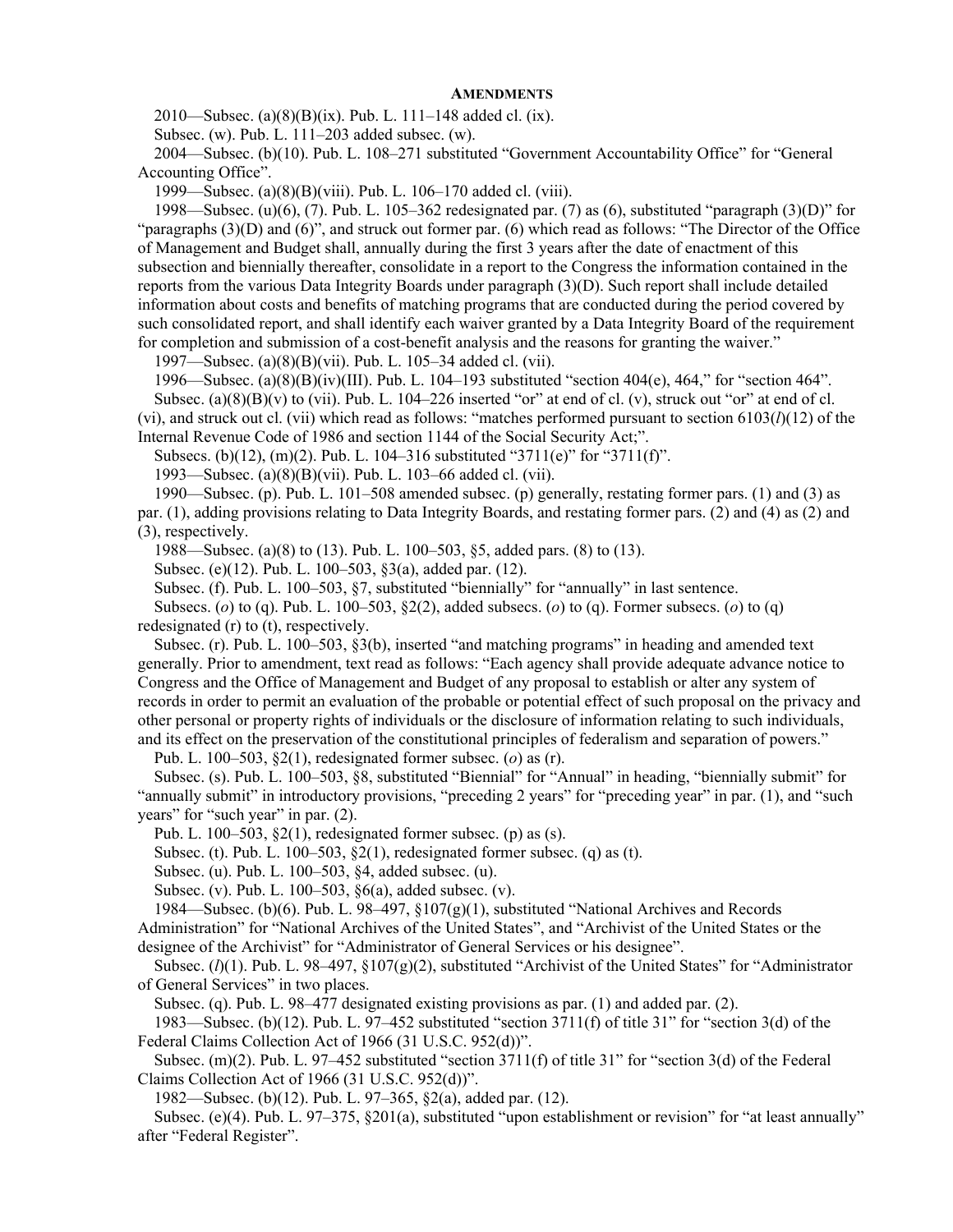Subsec. (m). Pub. L.  $97-365$ ,  $\S2(b)$ , designated existing provisions as par. (1) and added par. (2).

Subsec. (p). Pub. L. 97–375, §201(b), substituted provisions requiring annual submission of a report by the President to the Speaker of the House and President pro tempore of the Senate relating to the Director of the Office of Management and Budget, individual rights of access, changes or additions to systems of records, and other necessary or useful information, for provisions which had directed the President to submit to the Speaker of the House and the President of the Senate, by June 30 of each calendar year, a consolidated report, separately listing for each Federal agency the number of records contained in any system of records which were exempted from the application of this section under the provisions of subsections (j) and (k) of this section during the preceding calendar year, and the reasons for the exemptions, and such other information as indicate efforts to administer fully this section.

1975—Subsec. (g)(5). Pub. L. 94–183 substituted "to September 27, 1975" for "to the effective date of this section".

### **CHANGE OF NAME**

Committee on Governmental Affairs of Senate changed to Committee on Homeland Security and Governmental Affairs of Senate, effective Jan. 4, 2005, by Senate Resolution No. 445, One Hundred Eighth Congress, Oct. 9, 2004.

Committee on Government Operations of House of Representatives treated as referring to Committee on Government Reform and Oversight of House of Representatives by section 1(a) of Pub. L. 104–14, set out as a note under section 21 of Title 2, The Congress. Committee on Government Reform and Oversight of House of Representatives changed to Committee on Government Reform of House of Representatives by House Resolution No. 5, One Hundred Sixth Congress, Jan. 6, 1999. Committee on Government Reform of House of Representatives changed to Committee on Oversight and Government Reform of House of Representatives by House Resolution No. 6, One Hundred Tenth Congress, Jan. 5, 2007.

### **EFFECTIVE DATE OF 2010 AMENDMENT**

Pub. L. 111–203, title X, §1082, July 21, 2010, 124 Stat. 2080, provided that the amendment made by section 1082 is effective on July 21, 2010.

Pub. L. 111–203, title X, §1100H, July 21, 2010, 124 Stat. 2113, provided that: "Except as otherwise provided in this subtitle [subtitle H (§§1081–1100H) of title X of Pub. L. 111–203, see Tables for classification] and the amendments made by this subtitle, this subtitle and the amendments made by this subtitle, other than sections 1081 [amending section 8G of Pub. L. 95–452, set out in the Appendix to this title, and enacting provisions set out as a note under section 8G of Pub. L. 95–452] and 1082 [amending this section and enacting provisions set out as a note under this section], shall become effective on the designated transfer date."

[The term "designated transfer date" is defined in section 5481(9) of Title 12, Banks and Banking, as the date established under section 5582 of Title 12.]

# **EFFECTIVE DATE OF 1999 AMENDMENT**

Amendment by Pub. L. 106–170 applicable to individuals whose period of confinement in an institution commences on or after the first day of the fourth month beginning after December 1999, see section  $402(a)(4)$ of Pub. L. 106–170, set out as a note under section 402 of Title 42, The Public Health and Welfare.

#### **EFFECTIVE DATE OF 1997 AMENDMENT**

Amendment by Pub. L. 105–34 applicable to levies issued after Aug. 5, 1997, see section 1026(c) of Pub. L. 105–34, set out as a note under section 6103 of Title 26, Internal Revenue Code.

#### **EFFECTIVE DATE OF 1996 AMENDMENT**

Amendment by Pub. L. 104–193 effective July 1, 1997, with transition rules relating to State options to accelerate such date, rules relating to claims, actions, and proceedings commenced before such date, rules relating to closing out of accounts for terminated or substantially modified programs and continuance in office of Assistant Secretary for Family Support, and provisions relating to termination of entitlement under AFDC program, see section 116 of Pub. L. 104–193, as amended, set out as an Effective Date note under section 601 of Title 42, The Public Health and Welfare.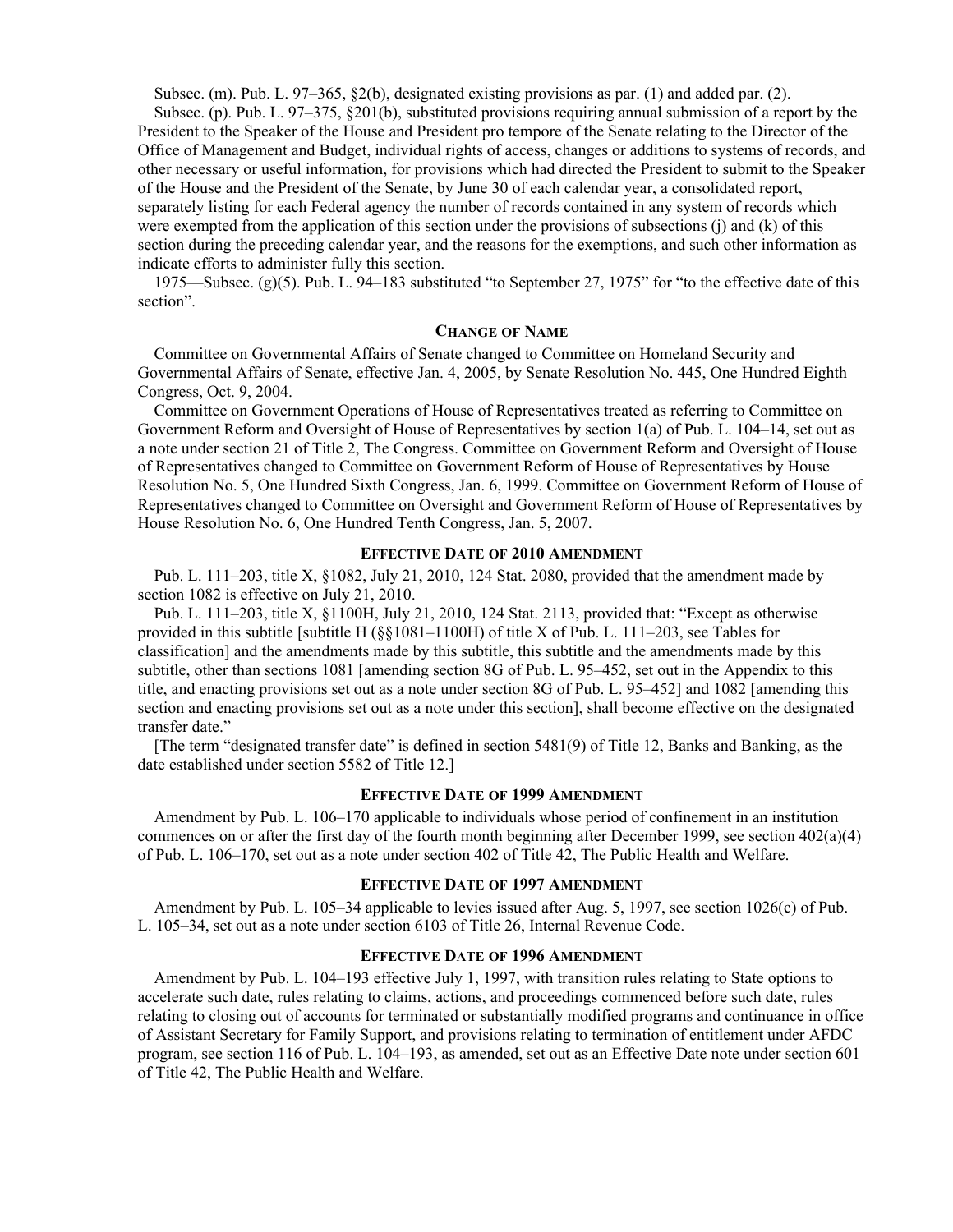#### **EFFECTIVE DATE OF 1993 AMENDMENT**

Amendment by Pub. L. 103–66 effective Jan. 1, 1994, see section 13581(d) of Pub. L. 103–66, set out as a note under section 1395y of Title 42, The Public Health and Welfare.

## **EFFECTIVE DATE OF 1988 AMENDMENT**

Section 10 of Pub. L. 100–503, as amended by Pub. L. 101–56, §2, July 19, 1989, 103 Stat. 149, provided that:

"(a) IN GENERAL.—Except as provided in subsections (b) and (c), the amendments made by this Act [amending this section and repealing provisions set out as a note below] shall take effect 9 months after the date of enactment of this Act [Oct. 18, 1988].

"(b) EXCEPTIONS.—The amendment made by sections 3(b), 6, 7, and 8 of this Act [amending this section and repealing provisions set out as a note below] shall take effect upon enactment.

"(c) EFFECTIVE DATE DELAYED FOR EXISTING PROGRAMS.—In the case of any matching program (as defined in section 552a(a)(8) of title 5, United States Code, as added by section 5 of this Act) in operation before June 1, 1989, the amendments made by this Act (other than the amendments described in subsection (b)) shall take effect January 1, 1990, if—

"(1) such matching program is identified by an agency as being in operation before June 1, 1989; and "(2) such identification is—

"(A) submitted by the agency to the Committee on Governmental Affairs of the Senate, the Committee on Government Operations of the House of Representatives, and the Office of Management and Budget before August 1, 1989, in a report which contains a schedule showing the dates on which the agency expects to have such matching program in compliance with the amendments made by this Act, and

"(B) published by the Office of Management and Budget in the Federal Register, before September 15, 1989."

### **EFFECTIVE DATE OF 1984 AMENDMENT**

Amendment by Pub. L. 98–497 effective Apr. 1, 1985, see section 301 of Pub. L. 98–497, set out as a note under section 2102 of Title 44, Public Printing and Documents.

#### **EFFECTIVE DATE**

Section 8 of Pub. L. 93–579 provided that: "The provisions of this Act [enacting this section and provisions set out as notes under this section] shall be effective on and after the date of enactment [Dec. 31, 1974], except that the amendments made by sections 3 and 4 [enacting this section and amending analysis preceding section 500 of this title] shall become effective 270 days following the day on which this Act is enacted."

### **SHORT TITLE OF 1990 AMENDMENT**

Section 7201(a) of Pub. L. 101–508 provided that: "This section [amending this section and enacting provisions set out as notes below] may be cited as the 'Computer Matching and Privacy Protection Amendments of 1990'."

### **SHORT TITLE OF 1989 AMENDMENT**

Pub. L. 101–56, §1, July 19, 1989, 103 Stat. 149, provided that: "This Act [amending section 10 of Pub. L. 100–503, set out as a note above] may be cited as the 'Computer Matching and Privacy Protection Act Amendments of 1989'."

### **SHORT TITLE OF 1988 AMENDMENT**

Section 1 of Pub. L. 100–503 provided that: "This Act [amending this section, enacting provisions set out as notes above and below, and repealing provisions set out as a note below] may be cited as the 'Computer Matching and Privacy Protection Act of 1988'."

### **SHORT TITLE OF 1974 AMENDMENT**

Section 1 of Pub. L. 93–579 provided: "That this Act [enacting this section and provisions set out as notes under this section] may be cited as the 'Privacy Act of 1974'."

#### **SHORT TITLE**

This section is popularly known as the "Privacy Act".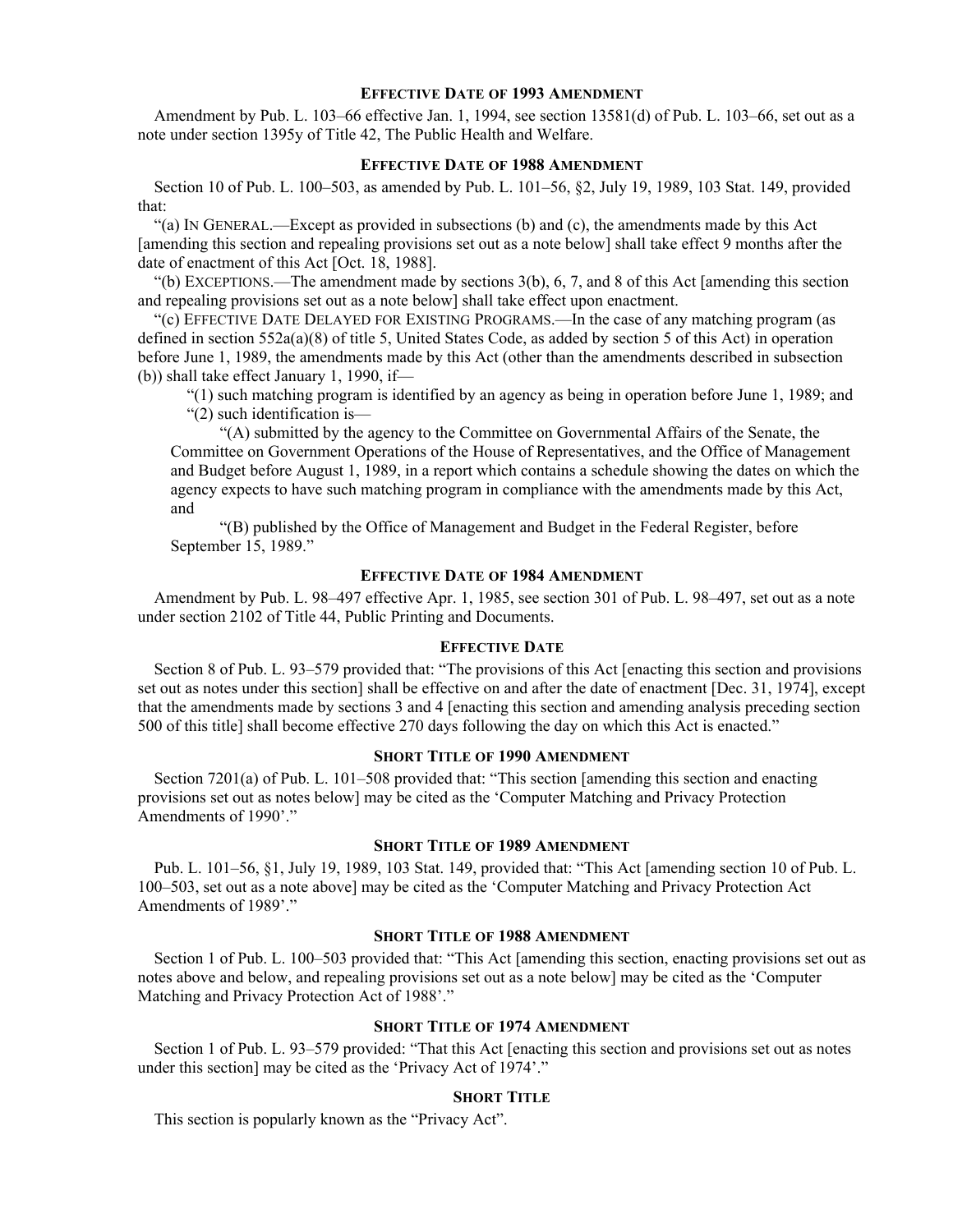#### **TERMINATION OF REPORTING REQUIREMENTS**

For termination, effective May 15, 2000, of reporting provisions in subsec. (s) of this section, see section 3003 of Pub. L. 104–66, as amended, set out as a note under section 1113 of Title 31, Money and Finance, and page 31 of House Document No. 103–7.

#### **DELEGATION OF FUNCTIONS**

Functions of Director of Office of Management and Budget under this section delegated to Administrator for Office of Information and Regulatory Affairs by section 3 of Pub. L. 96–511, Dec. 11, 1980, 94 Stat. 2825, set out as a note under section 3503 of Title 44, Public Printing and Documents.

# **PUBLICATION OF GUIDANCE UNDER SUBSECTION (P)(1)(A)(II)**

Section 7201(b)(2) of Pub. L. 101–508 provided that: "Not later than 90 days after the date of the enactment of this Act [Nov. 5, 1990], the Director of the Office of Management and Budget shall publish guidance under subsection  $(p)(1)(A)(ii)$  of section 552a of title 5, United States Code, as amended by this Act."

# **LIMITATION ON APPLICATION OF VERIFICATION REQUIREMENT**

Section 7201(c) of Pub. L. 101–508 provided that: "Section  $552a(p)(1)(A)(ii)(II)$  of title 5, United States Code, as amended by section 2 [probably means section  $7201(b)(1)$  of Pub. L. 101–508], shall not apply to a program referred to in paragraph (1), (2), or (4) of section 1137(b) of the Social Security Act (42 U.S.C. 1320b–7), until the earlier of—

"(1) the date on which the Data Integrity Board of the Federal agency which administers that program determines that there is not a high degree of confidence that information provided by that agency under Federal matching programs is accurate; or

"(2) 30 days after the date of publication of guidance under section 2(b) [probably means section 7201  $(b)(2)$  of Pub. L.  $101-508$ , set out as a note above]."

# **EFFECTIVE DATE DELAYED FOR CERTAIN EDUCATION BENEFITS COMPUTER MATCHING PROGRAMS**

Pub. L. 101–366, title II, §206(d), Aug. 15, 1990, 104 Stat. 442, provided that:

"(1) In the case of computer matching programs between the Department of Veterans Affairs and the Department of Defense in the administration of education benefits programs under chapters 30 and 32 of title 38 and chapter 106 of title 10, United States Code, the amendments made to section 552a of title 5, United States Code, by the Computer Matching and Privacy Protection Act of 1988 [Pub. L. 100–503] (other than the amendments made by section 10(b) of that Act) [see Effective Date of 1988 Amendment note above] shall take effect on October 1, 1990.

"(2) For purposes of this subsection, the term 'matching program' has the same meaning provided in section 552a(a)(8) of title 5, United States Code."

# **IMPLEMENTATION GUIDANCE FOR 1988 AMENDMENTS**

Section 6(b) of Pub. L. 100–503 provided that: "The Director shall, pursuant to section 552a(v) of title 5, United States Code, develop guidelines and regulations for the use of agencies in implementing the amendments made by this Act [amending this section and repealing provisions set out as a note below] not later than 8 months after the date of enactment of this Act [Oct. 18, 1988]."

### **CONSTRUCTION OF 1988 AMENDMENTS**

Section 9 of Pub. L. 100–503 provided that: "Nothing in the amendments made by this Act [amending this section and repealing provisions set out as a note below] shall be construed to authorize—

"(1) the establishment or maintenance by any agency of a national data bank that combines, merges, or links information on individuals maintained in systems of records by other Federal agencies;

"(2) the direct linking of computerized systems of records maintained by Federal agencies;

"(3) the computer matching of records not otherwise authorized by law; or

"(4) the disclosure of records for computer matching except to a Federal, State, or local agency."

# **CONGRESSIONAL FINDINGS AND STATEMENT OF PURPOSE**

Section 2 of Pub. L. 93–579 provided that:

"(a) The Congress finds that—

"(1) the privacy of an individual is directly affected by the collection, maintenance, use, and dissemination of personal information by Federal agencies;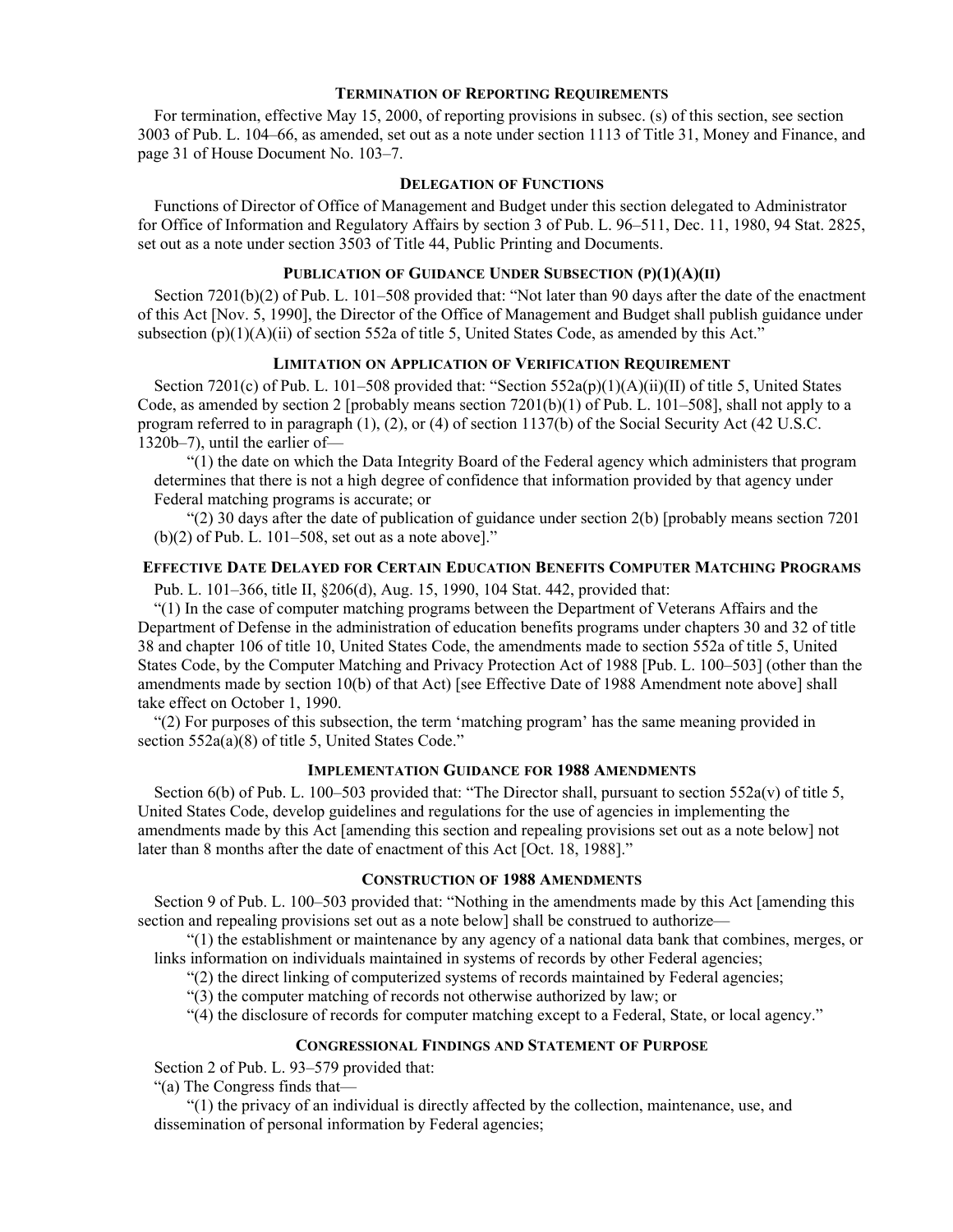"(2) the increasing use of computers and sophisticated information technology, while essential to the efficient operations of the Government, has greatly magnified the harm to individual privacy that can occur from any collection, maintenance, use, or dissemination of personal information;

"(3) the opportunities for an individual to secure employment, insurance, and credit, and his right to due process, and other legal protections are endangered by the misuse of certain information systems;

"(4) the right to privacy is a personal and fundamental right protected by the Constitution of the United States; and

"(5) in order to protect the privacy of individuals identified in information systems maintained by Federal agencies, it is necessary and proper for the Congress to regulate the collection, maintenance, use, and dissemination of information by such agencies.

"(b) The purpose of this Act [enacting this section and provisions set out as notes under this section] is to provide certain safeguards for an individual against an invasion of personal privacy by requiring Federal agencies, except as otherwise provided by law, to—

"(1) permit an individual to determine what records pertaining to him are collected, maintained, used, or disseminated by such agencies;

"(2) permit an individual to prevent records pertaining to him obtained by such agencies for a particular purpose from being used or made available for another purpose without his consent;

"(3) permit an individual to gain access to information pertaining to him in Federal agency records, to have a copy made of all or any portion thereof, and to correct or amend such records;

"(4) collect, maintain, use, or disseminate any record of identifiable personal information in a manner that assures that such action is for a necessary and lawful purpose, that the information is current and accurate for its intended use, and that adequate safeguards are provided to prevent misuse of such information;

"(5) permit exemptions from the requirements with respect to records provided in this Act only in those cases where there is an important public policy need for such exemption as has been determined by specific statutory authority; and

"(6) be subject to civil suit for any damages which occur as a result of willful or intentional action which violates any individual's rights under this Act."

#### **PRIVACY PROTECTION STUDY COMMISSION**

Section 5 of Pub. L. 93–579, as amended by Pub. L. 95–38, June 1, 1977, 91 Stat. 179, which established the Privacy Protection Study Commission and provided that the Commission study data banks, automated data processing programs and information systems of governmental, regional and private organizations to determine standards and procedures in force for protection of personal information, that the Commission report to the President and Congress the extent to which requirements and principles of section 552a of title 5 should be applied to the information practices of those organizations, and that it make other legislative recommendations to protect the privacy of individuals while meeting the legitimate informational needs of government and society, ceased to exist on September 30, 1977, pursuant to section 5(g) of Pub. L. 93–579.

# **GUIDELINES AND REGULATIONS FOR MAINTENANCE OF PRIVACY AND PROTECTION OF RECORDS OF INDIVIDUALS**

Section 6 of Pub. L. 93–579, which provided that the Office of Management and Budget shall develop guidelines and regulations for use of agencies in implementing provisions of this section and provide continuing assistance to and oversight of the implementation of the provisions of such section by agencies, was repealed by Pub. L. 100–503, §6(c), Oct. 18, 1988, 102 Stat. 2513.

#### **DISCLOSURE OF SOCIAL SECURITY NUMBER**

Section 7 of Pub. L. 93–579 provided that:

 $"(a)(1)$  It shall be unlawful for any Federal, State or local government agency to deny to any individual any right, benefit, or privilege provided by law because of such individual's refusal to disclose his social security account number.

" $(2)$  the [The] provisions of paragraph  $(1)$  of this subsection shall not apply with respect to—

"(A) any disclosure which is required by Federal statute, or

"(B) the disclosure of a social security number to any Federal, State, or local agency maintaining a system of records in existence and operating before January 1, 1975, if such disclosure was required under statute or regulation adopted prior to such date to verify the identity of an individual.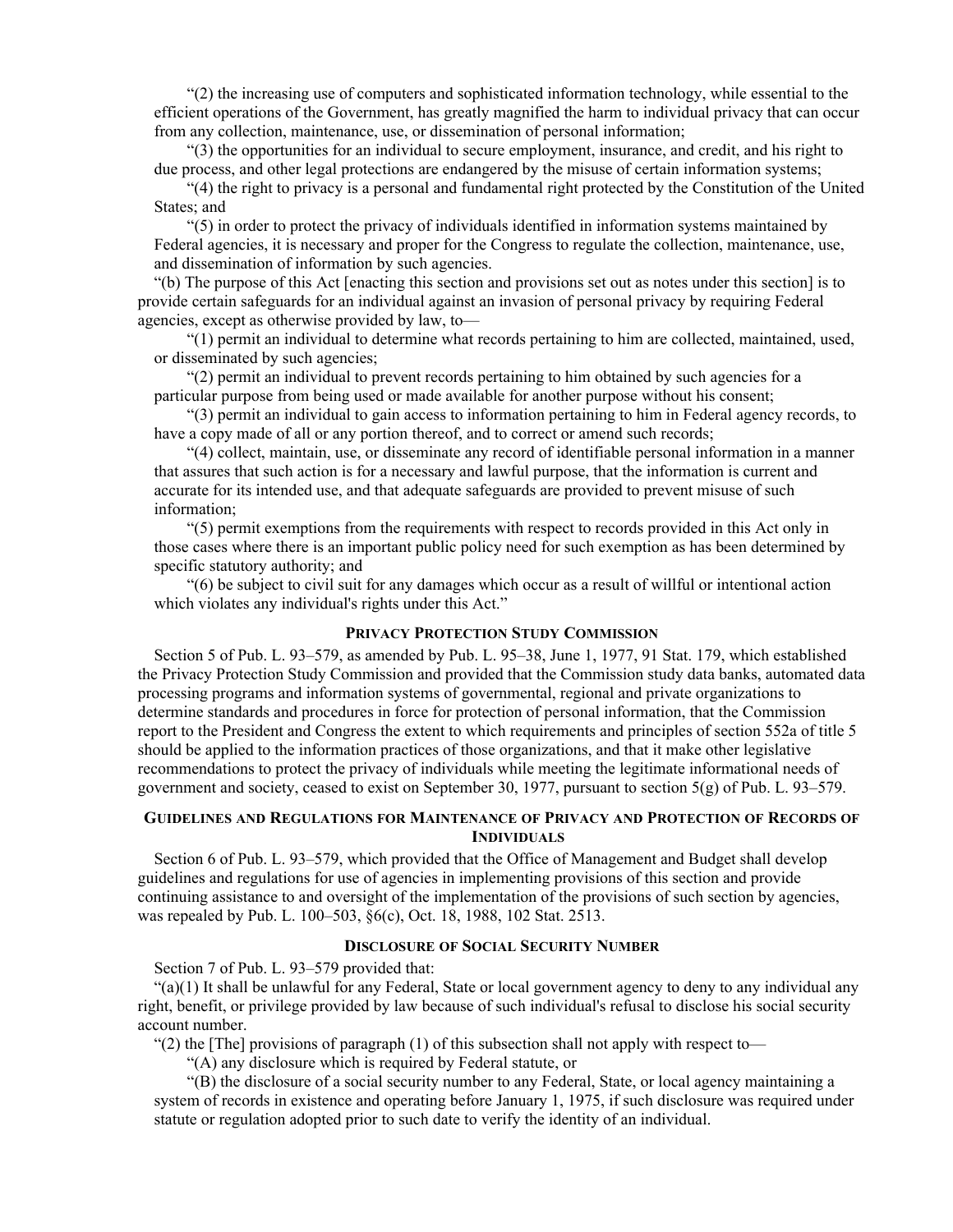"(b) Any Federal, State, or local government agency which requests an individual to disclose his social security account number shall inform that individual whether that disclosure is mandatory or voluntary, by what statutory or other authority such number is solicited, and what uses will be made of it."

# **AUTHORIZATION OF APPROPRIATIONS TO PRIVACY PROTECTION STUDY COMMISSION**

Section 9 of Pub. L. 93–579, as amended by Pub. L. 94–394, Sept. 3, 1976, 90 Stat. 1198, authorized appropriations for the period beginning July 1, 1975, and ending on September 30, 1977.

## **EX. ORD. NO. 9397. NUMBERING SYSTEM FOR FEDERAL ACCOUNTS RELATING TO INDIVIDUAL PERSONS**

Ex. Ord. No. 9397, Nov. 22, 1943, 8 F.R. 16095, as amended by Ex. Ord. No. 13478, §2, Nov. 18, 2008, 73 F.R. 70239, provided:

WHEREAS certain Federal agencies from time to time require in the administration of their activities a system of numerical identification of accounts of individual persons; and

WHEREAS some seventy million persons have heretofore been assigned account numbers pursuant to the Social Security Act; and

WHEREAS a large percentage of Federal employees have already been assigned account numbers pursuant to the Social Security Act; and

WHEREAS it is desirable in the interest of economy and orderly administration that the Federal Government move towards the use of a single, unduplicated numerical identification system of accounts and avoid the unnecessary establishment of additional systems:

NOW, THEREFORE, by virtue of the authority vested in me as President of the United States, it is hereby ordered as follows:

1. Hereafter any Federal department, establishment, or agency may, whenever the head thereof finds it advisable to establish a new system of permanent account numbers pertaining to individual persons, utilize the Social Security Act account numbers assigned pursuant to title 20, section 422.103 of the Code of Federal Regulations and pursuant to paragraph 2 of this order.

2. The Social Security Administration shall provide for the assignment of an account number to each person who is required by any Federal agency to have such a number but who has not previously been assigned such number by the Administration. The Administration may accomplish this purpose by (a) assigning such numbers to individual persons, (b) assigning blocks of numbers to Federal agencies for reassignment to individual persons, or (c) making such other arrangements for the assignment of numbers as it may deem appropriate.

3. The Social Security Administration shall furnish, upon request of any Federal agency utilizing the numerical identification system of accounts provided for in this order, the account number pertaining to any person with whom such agency has an account or the name and other identifying data pertaining to any account number of any such person.

4. The Social Security Administration and each Federal agency shall maintain the confidential character of information relating to individual persons obtained pursuant to the provisions of this order.

5. There shall be transferred to the Social Security Administration, from time to time, such amounts as the Director of the Office of Management and Budget shall determine to be required for reimbursement by any Federal agency for the services rendered by the Administration pursuant to the provisions of this order.

6. This order shall be implemented in accordance with applicable law and subject to the availability of appropriations.

7. This order is not intended to, and does not, create any right or benefit, substantive or procedural, enforceable at law or in equity, by any party against the United States, its departments, agencies, instrumentalities, or entities, its officers, employees, or agents, or any other person.

8. This order shall be published in the Federal Register.

## **CLASSIFIED NATIONAL SECURITY INFORMATION**

For provisions relating to a response to a request for information under this section when the fact of its existence or nonexistence is itself classified or when it was originally classified by another agency, see Ex. Ord. No. 13526, §3.6, Dec. 29, 2009, 75 F.R. 718, set out as a note under section 435 of Title 50, War and National Defense.

*1 See References in Text note below.*